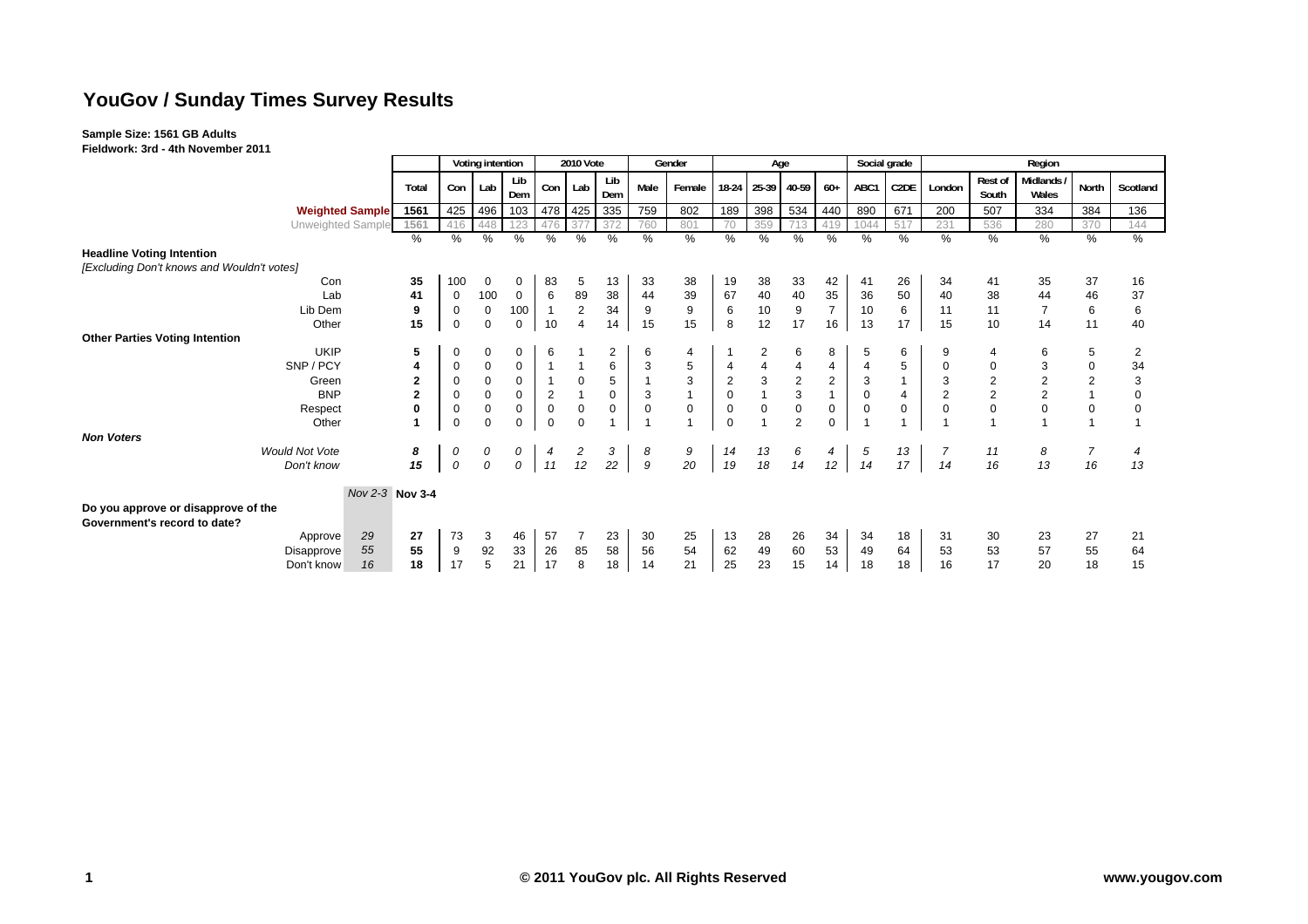

| Lib<br>Rest of<br><b>Midlands</b><br>Lib<br>Lab<br>$18-24$<br>25-39<br>40-59<br>$60+$<br>ABC1<br>C <sub>2</sub> DE<br>Total<br>Con<br>Lab<br>Con<br>Male<br>Female<br>London<br>North<br>Scotland<br>Dem<br>South<br>Dem<br>Wales<br>103<br>478 425<br>335<br>759<br>802<br>189<br>398<br>534<br>440<br>890<br>671<br>425<br>496<br>200<br>507<br>384<br>136<br><b>Weighted Sample</b><br>1561<br>334<br>713<br>517<br><b>Unweighted Sample</b><br>1561<br>416<br>372<br>760<br>801<br>70<br>359<br>419<br>1044<br>231<br>536<br>280<br>144<br>370<br>476<br>448<br>123<br>377<br>$\frac{0}{0}$<br>$\%$<br>%<br>%<br>%<br>%<br>%<br>%<br>$\frac{1}{2}$<br>$\%$<br>%<br>%<br>$\%$<br>%<br>$\%$<br>%<br>%<br>%<br>%<br>$\%$<br>Oct 27-<br><b>Nov 3-4</b><br>28<br>Do you think that David Cameron is doing well<br>or badly as Prime Minister?<br>5<br>Very well<br>6<br>20<br>3<br>15<br>$\overline{2}$<br>10<br>$\overline{7}$<br>6<br>$\overline{2}$<br>0<br>6<br>5<br>5<br>7<br>5<br>6<br>4<br>4<br>64<br>59<br>36<br>35<br>73<br>9<br>16<br>35<br>36<br>34<br>30<br>39<br>36<br>41<br>27<br>33<br>41<br>39<br>29<br>35<br>26<br>Fairly well<br>44<br>9<br>74<br>17<br>38<br>38<br>28<br>41<br>41<br>93<br>68<br>42<br>40<br>31<br>45<br>48<br>31<br>46<br>45<br>36<br>42<br><b>TOTAL WELL</b><br>30<br>45<br>25<br>35<br>36<br>30<br>5<br>17<br>38<br>26<br>33<br>36<br>26<br>32<br>28<br>27<br>34<br>27<br>31<br>28<br>30<br>Fairly badly<br>42<br>6<br>15<br>25<br>31<br>22<br>$\mathbf 0$<br>6<br>41<br>22<br>18<br>25<br>23<br>27<br>19<br>17<br>22<br>26<br>18<br>27<br>23<br>Very badly<br>57<br>57<br>41<br>61<br>52<br>52<br>5<br>88<br>31<br>23<br>51<br>60<br>52<br>45<br>46<br>48<br>55<br>52<br>67<br>78<br>53<br><b>TOTAL BADLY</b><br>$\overline{7}$<br>$\overline{7}$<br>$\overline{7}$<br>3<br>15<br>5<br>3<br>$\overline{7}$<br>8<br>8<br>9<br>6<br>5<br>2<br>3<br>5<br>5<br>5<br>9<br>8<br>Don't know<br>$\mathbf{1}$<br>3<br>3<br>5<br>$\overline{2}$<br>$\overline{2}$<br>$\overline{2}$<br>$\overline{2}$<br>Very well<br>$\overline{1}$<br>7<br>6<br>8<br>2<br>3<br>0<br>4<br>$\mathbf{1}$<br>1<br>56<br>25<br>22<br>46<br>27<br>26<br>25<br>26<br>22<br>30<br>24<br>28<br>25<br>24<br>26<br>32<br>25<br>26<br>13<br>26<br>Fairly well<br>11<br>27<br><b>TOTAL WELL</b><br>27<br>11<br>62<br>23<br>52<br>28<br>34<br>25<br>31<br>26<br>33<br>14<br>31<br>26<br>30<br>27<br>29<br>29<br>28<br>27<br>25<br>32<br>37<br>46<br>34<br>26<br>32<br>35<br>30<br>33<br>33<br>34<br>Fairly badly<br>36<br>32<br>40<br>32<br>33<br>31<br>36<br>32<br>29<br>24<br>42<br>3<br>26<br>41<br>$\overline{7}$<br>20<br>21<br>19<br>23<br>17<br>28<br>13<br>26<br>28<br>20<br>23<br>27<br>24<br>Very badly<br>27<br>22<br>51<br>76<br>47<br>51<br>59<br>51<br>56<br><b>TOTAL BADLY</b><br>59<br>79<br>28<br>71<br>33<br>58<br>60<br>53<br>61<br>60<br>59<br>58<br>53<br>56<br>22<br>16<br>10<br>6<br>21<br>19<br>16<br>$\overline{7}$<br>13<br>19<br>15<br>17<br>15<br>10<br>10<br>14<br>15<br>9<br>14<br>15<br>18<br>Don't know<br>Do you think that Nick Clegg is doing well or<br>badly as leader of the Liberal Democrats?<br>2<br>9<br>$\overline{c}$<br>3<br>3<br>3<br>$\overline{2}$<br>$\overline{2}$<br>3<br>$\overline{2}$<br>Very well<br>2<br>2<br>3<br>$\mathbf{1}$<br>$\overline{1}$<br>$\mathbf{1}$<br>4<br>$\overline{4}$<br>4<br>$\overline{7}$<br>31<br>$9\,$<br>28<br>19<br>16<br>61<br>22<br>21<br>26<br>23<br>25<br>23<br>21<br>22<br>21<br>40<br>13<br>Fairly well<br>21<br>19<br>21<br>33<br>12<br>27<br>21<br>25<br>25<br>20<br><b>TOTAL WELL</b><br>23<br>43<br>70<br>31<br>25<br>17<br>26<br>17<br>23<br>23<br>24<br>8<br>23<br>28<br>26<br>32<br>31<br>24<br>23<br>27<br>26<br>29<br>27<br>29<br>27<br>25<br>29<br>31<br>28<br>33<br>32<br>26<br>18<br>28<br>26<br>Fairly badly |                                                                                   |    |    |    | Voting intention |   |    | <b>2010 Vote</b> |    |    | Gender | Age |    |    | Social grade |    |    |    | Region |    |
|-------------------------------------------------------------------------------------------------------------------------------------------------------------------------------------------------------------------------------------------------------------------------------------------------------------------------------------------------------------------------------------------------------------------------------------------------------------------------------------------------------------------------------------------------------------------------------------------------------------------------------------------------------------------------------------------------------------------------------------------------------------------------------------------------------------------------------------------------------------------------------------------------------------------------------------------------------------------------------------------------------------------------------------------------------------------------------------------------------------------------------------------------------------------------------------------------------------------------------------------------------------------------------------------------------------------------------------------------------------------------------------------------------------------------------------------------------------------------------------------------------------------------------------------------------------------------------------------------------------------------------------------------------------------------------------------------------------------------------------------------------------------------------------------------------------------------------------------------------------------------------------------------------------------------------------------------------------------------------------------------------------------------------------------------------------------------------------------------------------------------------------------------------------------------------------------------------------------------------------------------------------------------------------------------------------------------------------------------------------------------------------------------------------------------------------------------------------------------------------------------------------------------------------------------------------------------------------------------------------------------------------------------------------------------------------------------------------------------------------------------------------------------------------------------------------------------------------------------------------------------------------------------------------------------------------------------------------------------------------------------------------------------------------------------------------------------------------------------------------------------------------------------------------------------------------------------------------------------------------------------------------------------------------------------------------------------------------------------------------------------------------------------------------------------------------------------------------------------------------------------------------------------------------------------------------------------------------------------------------------------------------------------------------------------------------------------------------------------------------------------------------------------------------------------------------------|-----------------------------------------------------------------------------------|----|----|----|------------------|---|----|------------------|----|----|--------|-----|----|----|--------------|----|----|----|--------|----|
|                                                                                                                                                                                                                                                                                                                                                                                                                                                                                                                                                                                                                                                                                                                                                                                                                                                                                                                                                                                                                                                                                                                                                                                                                                                                                                                                                                                                                                                                                                                                                                                                                                                                                                                                                                                                                                                                                                                                                                                                                                                                                                                                                                                                                                                                                                                                                                                                                                                                                                                                                                                                                                                                                                                                                                                                                                                                                                                                                                                                                                                                                                                                                                                                                                                                                                                                                                                                                                                                                                                                                                                                                                                                                                                                                                                                                   |                                                                                   |    |    |    |                  |   |    |                  |    |    |        |     |    |    |              |    |    |    |        |    |
|                                                                                                                                                                                                                                                                                                                                                                                                                                                                                                                                                                                                                                                                                                                                                                                                                                                                                                                                                                                                                                                                                                                                                                                                                                                                                                                                                                                                                                                                                                                                                                                                                                                                                                                                                                                                                                                                                                                                                                                                                                                                                                                                                                                                                                                                                                                                                                                                                                                                                                                                                                                                                                                                                                                                                                                                                                                                                                                                                                                                                                                                                                                                                                                                                                                                                                                                                                                                                                                                                                                                                                                                                                                                                                                                                                                                                   |                                                                                   |    |    |    |                  |   |    |                  |    |    |        |     |    |    |              |    |    |    |        |    |
|                                                                                                                                                                                                                                                                                                                                                                                                                                                                                                                                                                                                                                                                                                                                                                                                                                                                                                                                                                                                                                                                                                                                                                                                                                                                                                                                                                                                                                                                                                                                                                                                                                                                                                                                                                                                                                                                                                                                                                                                                                                                                                                                                                                                                                                                                                                                                                                                                                                                                                                                                                                                                                                                                                                                                                                                                                                                                                                                                                                                                                                                                                                                                                                                                                                                                                                                                                                                                                                                                                                                                                                                                                                                                                                                                                                                                   |                                                                                   |    |    |    |                  |   |    |                  |    |    |        |     |    |    |              |    |    |    |        |    |
|                                                                                                                                                                                                                                                                                                                                                                                                                                                                                                                                                                                                                                                                                                                                                                                                                                                                                                                                                                                                                                                                                                                                                                                                                                                                                                                                                                                                                                                                                                                                                                                                                                                                                                                                                                                                                                                                                                                                                                                                                                                                                                                                                                                                                                                                                                                                                                                                                                                                                                                                                                                                                                                                                                                                                                                                                                                                                                                                                                                                                                                                                                                                                                                                                                                                                                                                                                                                                                                                                                                                                                                                                                                                                                                                                                                                                   |                                                                                   |    |    |    |                  |   |    |                  |    |    |        |     |    |    |              |    |    |    |        |    |
|                                                                                                                                                                                                                                                                                                                                                                                                                                                                                                                                                                                                                                                                                                                                                                                                                                                                                                                                                                                                                                                                                                                                                                                                                                                                                                                                                                                                                                                                                                                                                                                                                                                                                                                                                                                                                                                                                                                                                                                                                                                                                                                                                                                                                                                                                                                                                                                                                                                                                                                                                                                                                                                                                                                                                                                                                                                                                                                                                                                                                                                                                                                                                                                                                                                                                                                                                                                                                                                                                                                                                                                                                                                                                                                                                                                                                   |                                                                                   |    |    |    |                  |   |    |                  |    |    |        |     |    |    |              |    |    |    |        |    |
|                                                                                                                                                                                                                                                                                                                                                                                                                                                                                                                                                                                                                                                                                                                                                                                                                                                                                                                                                                                                                                                                                                                                                                                                                                                                                                                                                                                                                                                                                                                                                                                                                                                                                                                                                                                                                                                                                                                                                                                                                                                                                                                                                                                                                                                                                                                                                                                                                                                                                                                                                                                                                                                                                                                                                                                                                                                                                                                                                                                                                                                                                                                                                                                                                                                                                                                                                                                                                                                                                                                                                                                                                                                                                                                                                                                                                   |                                                                                   |    |    |    |                  |   |    |                  |    |    |        |     |    |    |              |    |    |    |        |    |
|                                                                                                                                                                                                                                                                                                                                                                                                                                                                                                                                                                                                                                                                                                                                                                                                                                                                                                                                                                                                                                                                                                                                                                                                                                                                                                                                                                                                                                                                                                                                                                                                                                                                                                                                                                                                                                                                                                                                                                                                                                                                                                                                                                                                                                                                                                                                                                                                                                                                                                                                                                                                                                                                                                                                                                                                                                                                                                                                                                                                                                                                                                                                                                                                                                                                                                                                                                                                                                                                                                                                                                                                                                                                                                                                                                                                                   |                                                                                   |    |    |    |                  |   |    |                  |    |    |        |     |    |    |              |    |    |    |        |    |
|                                                                                                                                                                                                                                                                                                                                                                                                                                                                                                                                                                                                                                                                                                                                                                                                                                                                                                                                                                                                                                                                                                                                                                                                                                                                                                                                                                                                                                                                                                                                                                                                                                                                                                                                                                                                                                                                                                                                                                                                                                                                                                                                                                                                                                                                                                                                                                                                                                                                                                                                                                                                                                                                                                                                                                                                                                                                                                                                                                                                                                                                                                                                                                                                                                                                                                                                                                                                                                                                                                                                                                                                                                                                                                                                                                                                                   |                                                                                   |    |    |    |                  |   |    |                  |    |    |        |     |    |    |              |    |    |    |        |    |
|                                                                                                                                                                                                                                                                                                                                                                                                                                                                                                                                                                                                                                                                                                                                                                                                                                                                                                                                                                                                                                                                                                                                                                                                                                                                                                                                                                                                                                                                                                                                                                                                                                                                                                                                                                                                                                                                                                                                                                                                                                                                                                                                                                                                                                                                                                                                                                                                                                                                                                                                                                                                                                                                                                                                                                                                                                                                                                                                                                                                                                                                                                                                                                                                                                                                                                                                                                                                                                                                                                                                                                                                                                                                                                                                                                                                                   |                                                                                   |    |    |    |                  |   |    |                  |    |    |        |     |    |    |              |    |    |    |        |    |
|                                                                                                                                                                                                                                                                                                                                                                                                                                                                                                                                                                                                                                                                                                                                                                                                                                                                                                                                                                                                                                                                                                                                                                                                                                                                                                                                                                                                                                                                                                                                                                                                                                                                                                                                                                                                                                                                                                                                                                                                                                                                                                                                                                                                                                                                                                                                                                                                                                                                                                                                                                                                                                                                                                                                                                                                                                                                                                                                                                                                                                                                                                                                                                                                                                                                                                                                                                                                                                                                                                                                                                                                                                                                                                                                                                                                                   |                                                                                   |    |    |    |                  |   |    |                  |    |    |        |     |    |    |              |    |    |    |        |    |
|                                                                                                                                                                                                                                                                                                                                                                                                                                                                                                                                                                                                                                                                                                                                                                                                                                                                                                                                                                                                                                                                                                                                                                                                                                                                                                                                                                                                                                                                                                                                                                                                                                                                                                                                                                                                                                                                                                                                                                                                                                                                                                                                                                                                                                                                                                                                                                                                                                                                                                                                                                                                                                                                                                                                                                                                                                                                                                                                                                                                                                                                                                                                                                                                                                                                                                                                                                                                                                                                                                                                                                                                                                                                                                                                                                                                                   |                                                                                   |    |    |    |                  |   |    |                  |    |    |        |     |    |    |              |    |    |    |        |    |
|                                                                                                                                                                                                                                                                                                                                                                                                                                                                                                                                                                                                                                                                                                                                                                                                                                                                                                                                                                                                                                                                                                                                                                                                                                                                                                                                                                                                                                                                                                                                                                                                                                                                                                                                                                                                                                                                                                                                                                                                                                                                                                                                                                                                                                                                                                                                                                                                                                                                                                                                                                                                                                                                                                                                                                                                                                                                                                                                                                                                                                                                                                                                                                                                                                                                                                                                                                                                                                                                                                                                                                                                                                                                                                                                                                                                                   |                                                                                   |    |    |    |                  |   |    |                  |    |    |        |     |    |    |              |    |    |    |        |    |
|                                                                                                                                                                                                                                                                                                                                                                                                                                                                                                                                                                                                                                                                                                                                                                                                                                                                                                                                                                                                                                                                                                                                                                                                                                                                                                                                                                                                                                                                                                                                                                                                                                                                                                                                                                                                                                                                                                                                                                                                                                                                                                                                                                                                                                                                                                                                                                                                                                                                                                                                                                                                                                                                                                                                                                                                                                                                                                                                                                                                                                                                                                                                                                                                                                                                                                                                                                                                                                                                                                                                                                                                                                                                                                                                                                                                                   |                                                                                   |    |    |    |                  |   |    |                  |    |    |        |     |    |    |              |    |    |    |        |    |
|                                                                                                                                                                                                                                                                                                                                                                                                                                                                                                                                                                                                                                                                                                                                                                                                                                                                                                                                                                                                                                                                                                                                                                                                                                                                                                                                                                                                                                                                                                                                                                                                                                                                                                                                                                                                                                                                                                                                                                                                                                                                                                                                                                                                                                                                                                                                                                                                                                                                                                                                                                                                                                                                                                                                                                                                                                                                                                                                                                                                                                                                                                                                                                                                                                                                                                                                                                                                                                                                                                                                                                                                                                                                                                                                                                                                                   |                                                                                   |    |    |    |                  |   |    |                  |    |    |        |     |    |    |              |    |    |    |        |    |
|                                                                                                                                                                                                                                                                                                                                                                                                                                                                                                                                                                                                                                                                                                                                                                                                                                                                                                                                                                                                                                                                                                                                                                                                                                                                                                                                                                                                                                                                                                                                                                                                                                                                                                                                                                                                                                                                                                                                                                                                                                                                                                                                                                                                                                                                                                                                                                                                                                                                                                                                                                                                                                                                                                                                                                                                                                                                                                                                                                                                                                                                                                                                                                                                                                                                                                                                                                                                                                                                                                                                                                                                                                                                                                                                                                                                                   |                                                                                   |    |    |    |                  |   |    |                  |    |    |        |     |    |    |              |    |    |    |        |    |
|                                                                                                                                                                                                                                                                                                                                                                                                                                                                                                                                                                                                                                                                                                                                                                                                                                                                                                                                                                                                                                                                                                                                                                                                                                                                                                                                                                                                                                                                                                                                                                                                                                                                                                                                                                                                                                                                                                                                                                                                                                                                                                                                                                                                                                                                                                                                                                                                                                                                                                                                                                                                                                                                                                                                                                                                                                                                                                                                                                                                                                                                                                                                                                                                                                                                                                                                                                                                                                                                                                                                                                                                                                                                                                                                                                                                                   |                                                                                   |    |    |    |                  |   |    |                  |    |    |        |     |    |    |              |    |    |    |        |    |
|                                                                                                                                                                                                                                                                                                                                                                                                                                                                                                                                                                                                                                                                                                                                                                                                                                                                                                                                                                                                                                                                                                                                                                                                                                                                                                                                                                                                                                                                                                                                                                                                                                                                                                                                                                                                                                                                                                                                                                                                                                                                                                                                                                                                                                                                                                                                                                                                                                                                                                                                                                                                                                                                                                                                                                                                                                                                                                                                                                                                                                                                                                                                                                                                                                                                                                                                                                                                                                                                                                                                                                                                                                                                                                                                                                                                                   | Do you think Ed Miliband is doing well or badly<br>as leader of the Labour party? |    |    |    |                  |   |    |                  |    |    |        |     |    |    |              |    |    |    |        |    |
|                                                                                                                                                                                                                                                                                                                                                                                                                                                                                                                                                                                                                                                                                                                                                                                                                                                                                                                                                                                                                                                                                                                                                                                                                                                                                                                                                                                                                                                                                                                                                                                                                                                                                                                                                                                                                                                                                                                                                                                                                                                                                                                                                                                                                                                                                                                                                                                                                                                                                                                                                                                                                                                                                                                                                                                                                                                                                                                                                                                                                                                                                                                                                                                                                                                                                                                                                                                                                                                                                                                                                                                                                                                                                                                                                                                                                   |                                                                                   |    |    |    |                  |   |    |                  |    |    |        |     |    |    |              |    |    |    |        |    |
|                                                                                                                                                                                                                                                                                                                                                                                                                                                                                                                                                                                                                                                                                                                                                                                                                                                                                                                                                                                                                                                                                                                                                                                                                                                                                                                                                                                                                                                                                                                                                                                                                                                                                                                                                                                                                                                                                                                                                                                                                                                                                                                                                                                                                                                                                                                                                                                                                                                                                                                                                                                                                                                                                                                                                                                                                                                                                                                                                                                                                                                                                                                                                                                                                                                                                                                                                                                                                                                                                                                                                                                                                                                                                                                                                                                                                   |                                                                                   |    |    |    |                  |   |    |                  |    |    |        |     |    |    |              |    |    |    |        |    |
|                                                                                                                                                                                                                                                                                                                                                                                                                                                                                                                                                                                                                                                                                                                                                                                                                                                                                                                                                                                                                                                                                                                                                                                                                                                                                                                                                                                                                                                                                                                                                                                                                                                                                                                                                                                                                                                                                                                                                                                                                                                                                                                                                                                                                                                                                                                                                                                                                                                                                                                                                                                                                                                                                                                                                                                                                                                                                                                                                                                                                                                                                                                                                                                                                                                                                                                                                                                                                                                                                                                                                                                                                                                                                                                                                                                                                   |                                                                                   |    |    |    |                  |   |    |                  |    |    |        |     |    |    |              |    |    |    |        |    |
|                                                                                                                                                                                                                                                                                                                                                                                                                                                                                                                                                                                                                                                                                                                                                                                                                                                                                                                                                                                                                                                                                                                                                                                                                                                                                                                                                                                                                                                                                                                                                                                                                                                                                                                                                                                                                                                                                                                                                                                                                                                                                                                                                                                                                                                                                                                                                                                                                                                                                                                                                                                                                                                                                                                                                                                                                                                                                                                                                                                                                                                                                                                                                                                                                                                                                                                                                                                                                                                                                                                                                                                                                                                                                                                                                                                                                   |                                                                                   |    |    |    |                  |   |    |                  |    |    |        |     |    |    |              |    |    |    |        |    |
|                                                                                                                                                                                                                                                                                                                                                                                                                                                                                                                                                                                                                                                                                                                                                                                                                                                                                                                                                                                                                                                                                                                                                                                                                                                                                                                                                                                                                                                                                                                                                                                                                                                                                                                                                                                                                                                                                                                                                                                                                                                                                                                                                                                                                                                                                                                                                                                                                                                                                                                                                                                                                                                                                                                                                                                                                                                                                                                                                                                                                                                                                                                                                                                                                                                                                                                                                                                                                                                                                                                                                                                                                                                                                                                                                                                                                   |                                                                                   |    |    |    |                  |   |    |                  |    |    |        |     |    |    |              |    |    |    |        |    |
|                                                                                                                                                                                                                                                                                                                                                                                                                                                                                                                                                                                                                                                                                                                                                                                                                                                                                                                                                                                                                                                                                                                                                                                                                                                                                                                                                                                                                                                                                                                                                                                                                                                                                                                                                                                                                                                                                                                                                                                                                                                                                                                                                                                                                                                                                                                                                                                                                                                                                                                                                                                                                                                                                                                                                                                                                                                                                                                                                                                                                                                                                                                                                                                                                                                                                                                                                                                                                                                                                                                                                                                                                                                                                                                                                                                                                   |                                                                                   |    |    |    |                  |   |    |                  |    |    |        |     |    |    |              |    |    |    |        |    |
|                                                                                                                                                                                                                                                                                                                                                                                                                                                                                                                                                                                                                                                                                                                                                                                                                                                                                                                                                                                                                                                                                                                                                                                                                                                                                                                                                                                                                                                                                                                                                                                                                                                                                                                                                                                                                                                                                                                                                                                                                                                                                                                                                                                                                                                                                                                                                                                                                                                                                                                                                                                                                                                                                                                                                                                                                                                                                                                                                                                                                                                                                                                                                                                                                                                                                                                                                                                                                                                                                                                                                                                                                                                                                                                                                                                                                   |                                                                                   |    |    |    |                  |   |    |                  |    |    |        |     |    |    |              |    |    |    |        |    |
|                                                                                                                                                                                                                                                                                                                                                                                                                                                                                                                                                                                                                                                                                                                                                                                                                                                                                                                                                                                                                                                                                                                                                                                                                                                                                                                                                                                                                                                                                                                                                                                                                                                                                                                                                                                                                                                                                                                                                                                                                                                                                                                                                                                                                                                                                                                                                                                                                                                                                                                                                                                                                                                                                                                                                                                                                                                                                                                                                                                                                                                                                                                                                                                                                                                                                                                                                                                                                                                                                                                                                                                                                                                                                                                                                                                                                   |                                                                                   |    |    |    |                  |   |    |                  |    |    |        |     |    |    |              |    |    |    |        |    |
|                                                                                                                                                                                                                                                                                                                                                                                                                                                                                                                                                                                                                                                                                                                                                                                                                                                                                                                                                                                                                                                                                                                                                                                                                                                                                                                                                                                                                                                                                                                                                                                                                                                                                                                                                                                                                                                                                                                                                                                                                                                                                                                                                                                                                                                                                                                                                                                                                                                                                                                                                                                                                                                                                                                                                                                                                                                                                                                                                                                                                                                                                                                                                                                                                                                                                                                                                                                                                                                                                                                                                                                                                                                                                                                                                                                                                   |                                                                                   |    |    |    |                  |   |    |                  |    |    |        |     |    |    |              |    |    |    |        |    |
|                                                                                                                                                                                                                                                                                                                                                                                                                                                                                                                                                                                                                                                                                                                                                                                                                                                                                                                                                                                                                                                                                                                                                                                                                                                                                                                                                                                                                                                                                                                                                                                                                                                                                                                                                                                                                                                                                                                                                                                                                                                                                                                                                                                                                                                                                                                                                                                                                                                                                                                                                                                                                                                                                                                                                                                                                                                                                                                                                                                                                                                                                                                                                                                                                                                                                                                                                                                                                                                                                                                                                                                                                                                                                                                                                                                                                   |                                                                                   |    |    |    |                  |   |    |                  |    |    |        |     |    |    |              |    |    |    |        |    |
|                                                                                                                                                                                                                                                                                                                                                                                                                                                                                                                                                                                                                                                                                                                                                                                                                                                                                                                                                                                                                                                                                                                                                                                                                                                                                                                                                                                                                                                                                                                                                                                                                                                                                                                                                                                                                                                                                                                                                                                                                                                                                                                                                                                                                                                                                                                                                                                                                                                                                                                                                                                                                                                                                                                                                                                                                                                                                                                                                                                                                                                                                                                                                                                                                                                                                                                                                                                                                                                                                                                                                                                                                                                                                                                                                                                                                   |                                                                                   |    |    |    |                  |   |    |                  |    |    |        |     |    |    |              |    |    |    |        |    |
|                                                                                                                                                                                                                                                                                                                                                                                                                                                                                                                                                                                                                                                                                                                                                                                                                                                                                                                                                                                                                                                                                                                                                                                                                                                                                                                                                                                                                                                                                                                                                                                                                                                                                                                                                                                                                                                                                                                                                                                                                                                                                                                                                                                                                                                                                                                                                                                                                                                                                                                                                                                                                                                                                                                                                                                                                                                                                                                                                                                                                                                                                                                                                                                                                                                                                                                                                                                                                                                                                                                                                                                                                                                                                                                                                                                                                   |                                                                                   |    |    |    |                  |   |    |                  |    |    |        |     |    |    |              |    |    |    |        |    |
|                                                                                                                                                                                                                                                                                                                                                                                                                                                                                                                                                                                                                                                                                                                                                                                                                                                                                                                                                                                                                                                                                                                                                                                                                                                                                                                                                                                                                                                                                                                                                                                                                                                                                                                                                                                                                                                                                                                                                                                                                                                                                                                                                                                                                                                                                                                                                                                                                                                                                                                                                                                                                                                                                                                                                                                                                                                                                                                                                                                                                                                                                                                                                                                                                                                                                                                                                                                                                                                                                                                                                                                                                                                                                                                                                                                                                   |                                                                                   |    |    |    |                  |   |    |                  |    |    |        |     |    |    |              |    |    |    |        |    |
|                                                                                                                                                                                                                                                                                                                                                                                                                                                                                                                                                                                                                                                                                                                                                                                                                                                                                                                                                                                                                                                                                                                                                                                                                                                                                                                                                                                                                                                                                                                                                                                                                                                                                                                                                                                                                                                                                                                                                                                                                                                                                                                                                                                                                                                                                                                                                                                                                                                                                                                                                                                                                                                                                                                                                                                                                                                                                                                                                                                                                                                                                                                                                                                                                                                                                                                                                                                                                                                                                                                                                                                                                                                                                                                                                                                                                   |                                                                                   | 35 | 38 | 16 | 61               | 3 | 27 | 56               | 34 | 42 |        | 29  | 41 | 37 |              | 44 | 41 | 36 | 40     | 48 |
| 33<br>33<br>46<br>33<br>Very badly<br>67<br>26<br>59<br>60<br>63<br>56<br>70<br>66<br>64<br>64<br>72<br>66<br>49<br>87<br>83<br>68<br>65<br>69<br>62<br>71<br>66<br><b>TOTAL BADLY</b>                                                                                                                                                                                                                                                                                                                                                                                                                                                                                                                                                                                                                                                                                                                                                                                                                                                                                                                                                                                                                                                                                                                                                                                                                                                                                                                                                                                                                                                                                                                                                                                                                                                                                                                                                                                                                                                                                                                                                                                                                                                                                                                                                                                                                                                                                                                                                                                                                                                                                                                                                                                                                                                                                                                                                                                                                                                                                                                                                                                                                                                                                                                                                                                                                                                                                                                                                                                                                                                                                                                                                                                                                            |                                                                                   |    |    |    |                  |   |    |                  |    |    |        |     |    |    |              |    |    |    |        |    |
| 5<br>8<br>5<br>9<br>$\overline{7}$<br>15<br>18<br>17<br>9<br>5<br>10<br>12<br>13<br>10<br>9<br>11<br>11<br>8<br>$\overline{4}$<br>8<br>11<br>Don't know                                                                                                                                                                                                                                                                                                                                                                                                                                                                                                                                                                                                                                                                                                                                                                                                                                                                                                                                                                                                                                                                                                                                                                                                                                                                                                                                                                                                                                                                                                                                                                                                                                                                                                                                                                                                                                                                                                                                                                                                                                                                                                                                                                                                                                                                                                                                                                                                                                                                                                                                                                                                                                                                                                                                                                                                                                                                                                                                                                                                                                                                                                                                                                                                                                                                                                                                                                                                                                                                                                                                                                                                                                                           |                                                                                   |    |    |    |                  |   |    |                  |    |    |        |     |    |    |              |    |    |    |        |    |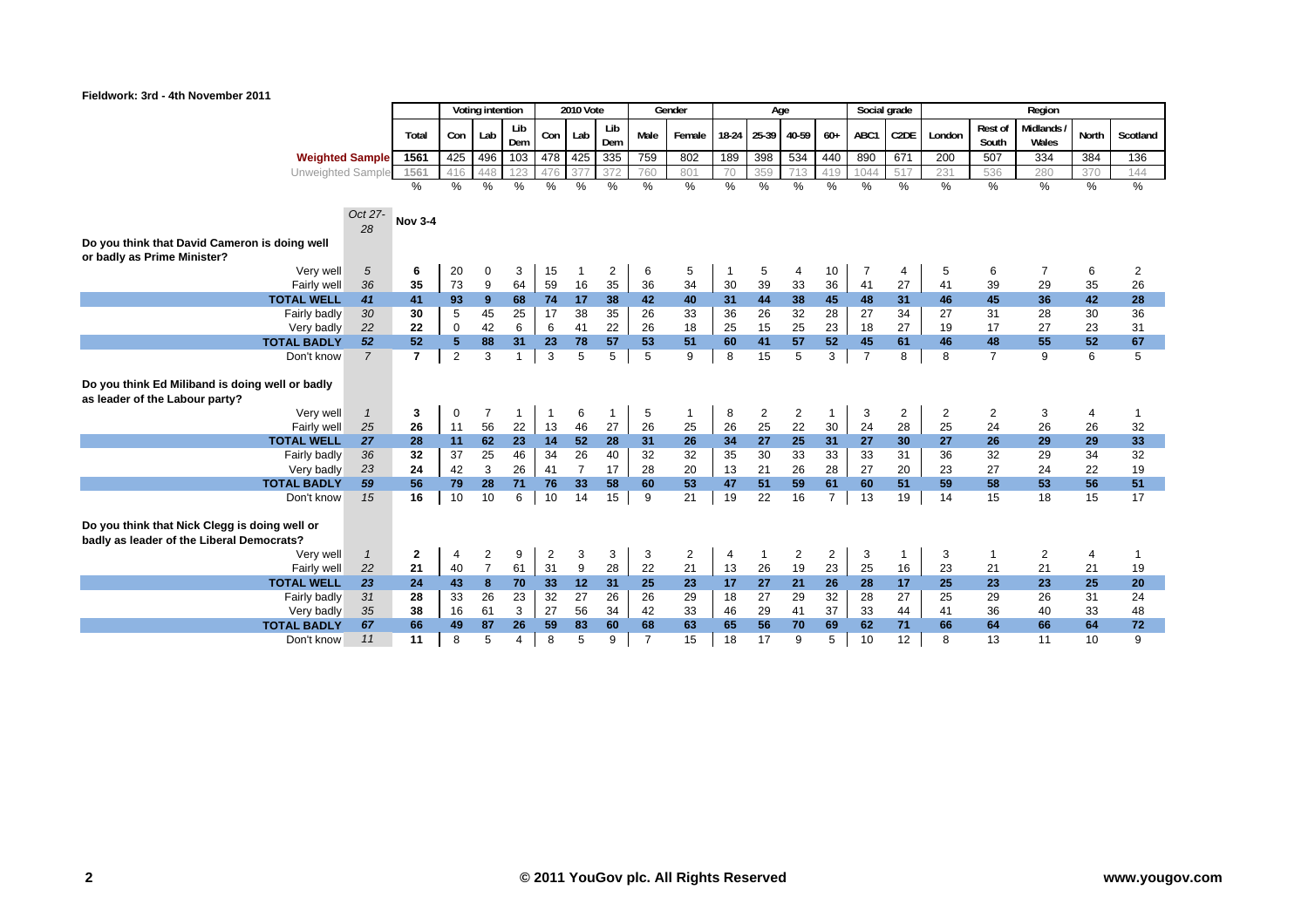

|                                                                                                                 |                |                |                | Voting intention |                |                  | <b>2010 Vote</b> |                |                | Gender         |             | Age            |                |               |                | Social grade   |                |                         | Region            |                |                |
|-----------------------------------------------------------------------------------------------------------------|----------------|----------------|----------------|------------------|----------------|------------------|------------------|----------------|----------------|----------------|-------------|----------------|----------------|---------------|----------------|----------------|----------------|-------------------------|-------------------|----------------|----------------|
|                                                                                                                 |                | Total          | Con            | Lab              | Lib<br>Dem     | Con <sub>1</sub> | Lab              | Lib<br>Dem     | Male           | Female         |             | 18-24 25-39    | 40-59          | $60+$         | ABC1           | C2DE           | London         | <b>Rest of</b><br>South | Midlands<br>Wales | North          | Scotland       |
| <b>Weighted Sample</b>                                                                                          |                | 1561           | 425            | 496              | 103            |                  | 478 425          | 335            | 759            | 802            | 189         | 398            | 534            | 440           | 890            | 671            | 200            | 507                     | 334               | 384            | 136            |
| Unweighted Sample                                                                                               |                | 1561           | 416            | 448              | 123            | 476              | 37               | 372            | 760            | 801            | 70          | 359            | 713            | 419           | 1044           | 517            | 231            | 536                     | 280               | 370            | 144            |
|                                                                                                                 |                | $\%$           | $\%$           | $\%$             | %              | $\%$             | $\frac{0}{0}$    | $\%$           | $\frac{9}{6}$  | $\%$           | $\%$        | %              | $\frac{0}{0}$  | $\frac{0}{0}$ | $\%$           | $\frac{9}{6}$  | $\%$           | $\%$                    | $\frac{9}{6}$     | $\frac{0}{0}$  | %              |
| Do you think the Conservative and Liberal<br>Democrat coalition partners are working<br>together well or badly? |                |                |                |                  |                |                  |                  |                |                |                |             |                |                |               |                |                |                |                         |                   |                |                |
| Verv well                                                                                                       | $\overline{2}$ | $\overline{2}$ | 5              | $\mathbf 0$      | 6              | 5                | 1                |                | 2              | $\overline{2}$ | $\mathbf 0$ | $\overline{4}$ | 3              |               | 3              |                | 3              | 3                       | $\overline{1}$    | 2              | -1             |
| Fairly well                                                                                                     | 33             | 32             | 66             | 10               | 67             | 52               | 16               | 38             | 34             | 31             | 17          | 31             | 32             | 40            | 38             | 24             | 33             | 33                      | 31                | 34             | 27             |
| <b>TOTAL WELL</b>                                                                                               | 35             | 34             | 71             | 10               | 73             | 58               | 17               | 39             | 36             | 33             | 17          | 35             | 35             | 41            | 41             | 26             | 35             | 36                      | 32 <sub>2</sub>   | 37             | 27             |
| Fairly badly                                                                                                    | 33             | 32             | 18             | 43               | 24             | 25               | 39               | 34             | 32             | 32             | 38          | 32             | 31             | 31            | 33             | 31             | 40             | 31                      | 32                | 28             | 36             |
| Very badly                                                                                                      | 24             | 24             | 3              | 44               | $\overline{2}$ | 11               | 40               | 22             | 26             | 21             | 25          | 17             | 27             | 25            | 17             | 32             | 18             | 22                      | 25                | 26             | 29             |
| <b>TOTAL BADLY</b>                                                                                              | 57             | 56             | 21             | 87               | 26             | 36               | 79               | 56             | 58             | 54             | 63          | 49             | 58             | 55            | 50             | 63             | 58             | 53                      | 57                | 54             | 65             |
| Don't know                                                                                                      | 8              | 10             | $\overline{7}$ | 3                | $\overline{1}$ | $\overline{7}$   | $\overline{4}$   | 5              | 6              | 13             | 19          | 16             | $\overline{7}$ | 4             | 9              | 11             | $\overline{7}$ | 12                      | 10                | 9              | $\overline{7}$ |
| Do you think this coalition government is good<br>or bad for people like you?                                   |                |                |                |                  |                |                  |                  |                |                |                |             |                |                |               |                |                |                |                         |                   |                |                |
| Very good                                                                                                       | 2              | 3              | 8              | 0                | 6              | 6                | 1                | $\overline{c}$ | $\overline{2}$ | 3              | 0           | 3              | 3              | 4             | 3              | $\overline{2}$ | 3              | 3                       | 2                 | 3              |                |
| Fairly good                                                                                                     | 20             | 18             | 40             | 3                | 42             | 32               | $\overline{5}$   | 19             | 20             | 16             | 8           | 19             | 18             | 21            | 22             | 13             | 12             | 19                      | 19                | 18             | 17             |
| <b>TOTAL GOOD</b>                                                                                               | 21             | 20             | 48             | 3 <sup>2</sup>   | 48             | 38               | $6\phantom{1}$   | 21             | 22             | 19             | 8           | 22             | 20             | 25            | 24             | 15             | 15             | 22                      | 22                | 21             | 18             |
| Fairly bad                                                                                                      | 23             | 23             | 20             | 27               | 18             | 23               | 26               | 25             | 21             | 25             | 21          | 21             | 25             | 23            | 25             | 21             | 27             | 22                      | 22                | 22             | 28             |
| Very bad                                                                                                        | 28             | 29             | $\overline{4}$ | 61               | $\overline{4}$ | 12               | 55               | 24             | 34             | 25             | 35          | 21             | 32             | 30            | 25             | 35             | 27             | 25                      | 33                | 31             | 33             |
| <b>TOTAL BAD</b>                                                                                                | 51             | 52             | 23             | 87               | 21             | 35               | 81               | 49             | 55             | 50             | 56          | 42             | 57             | 54            | 50             | 56             | 53             | 47                      | 55                | 53             | 62             |
| Won't make much difference either way                                                                           | 22             | 20             | 25             | 6                | 26             | 23               | 8                | 24             | 19             | 21             | 22          | 23             | 19             | 19            | 19             | 22             | 21             | 24                      | 15                | 20             | 16             |
| Don't know                                                                                                      | 6              | $\overline{7}$ | $\overline{4}$ | 3                | $\overline{4}$ | 5                | 5                | 6              | 3              | 11             | 14          | 13             | $\overline{4}$ | 3             | $\overline{7}$ | $\overline{7}$ | 11             | $\overline{7}$          | 8                 | 6              | $\overline{4}$ |
| Do you think the coalition government is<br>managing the economy well or badly?                                 |                |                |                |                  |                |                  |                  |                |                |                |             |                |                |               |                |                |                |                         |                   |                |                |
| Verv well                                                                                                       | 3              | 3              | 9              | 0                | 8              | 7                | -1               | $\overline{c}$ | $\overline{4}$ | 3              | 0           | 3              | 4              | 3             | $\overline{4}$ | 3              | $\overline{4}$ | 3                       | $\overline{2}$    | $\overline{4}$ | -1             |
| Fairly well                                                                                                     | 29             | 28             | 66             | 5                | 51             | 53               | $\,8\,$          | 29             | 32             | 24             | 10          | 30             | 26             | 36            | 34             | 19             | 25             | 30                      | 27                | 27             | 27             |
| <b>TOTAL WELL</b>                                                                                               | 32             | 31             | 75             | 5 <sup>5</sup>   | 59             | 60               | 9                | 31             | 36             | 27             | 10          | 33             | 30             | 40            | 38             | 22             | 30             | 34                      | 29                | 31             | 28             |
| Fairly badly                                                                                                    | 32             | 31             | 13             | 40               | 27             | 21               | 40               | 34             | 29             | 33             | 32          | 31             | 31             | 32            | 28             | 36             | 33             | 28                      | 33                | 31             | 37             |
| Very badly                                                                                                      | 25             | 26             | $\mathbf{1}$   | 51               | 8              | 9                | 47               | 24             | 29             | 24             | 34          | 20             | 31             | 23            | 23             | 31             | 25             | 26                      | 26                | 26             | 30             |
| <b>TOTAL BADLY</b>                                                                                              | 57             | 57             | 15             | 91               | 35             | 30               | 87               | 58             | 58             | 57             | 66          | 51             | 62             | 54            | 51             | 66             | 59             | 54                      | 59                | 57             | 67             |
| Don't know                                                                                                      | 10             | 11             | 10             | $\overline{4}$   | 6              | 10               | $\overline{4}$   | 11             | $\overline{7}$ | 16             | 24          | 16             | 8              | 6             | 11             | 11             | 12             | 12                      | 12                | 12             | 5              |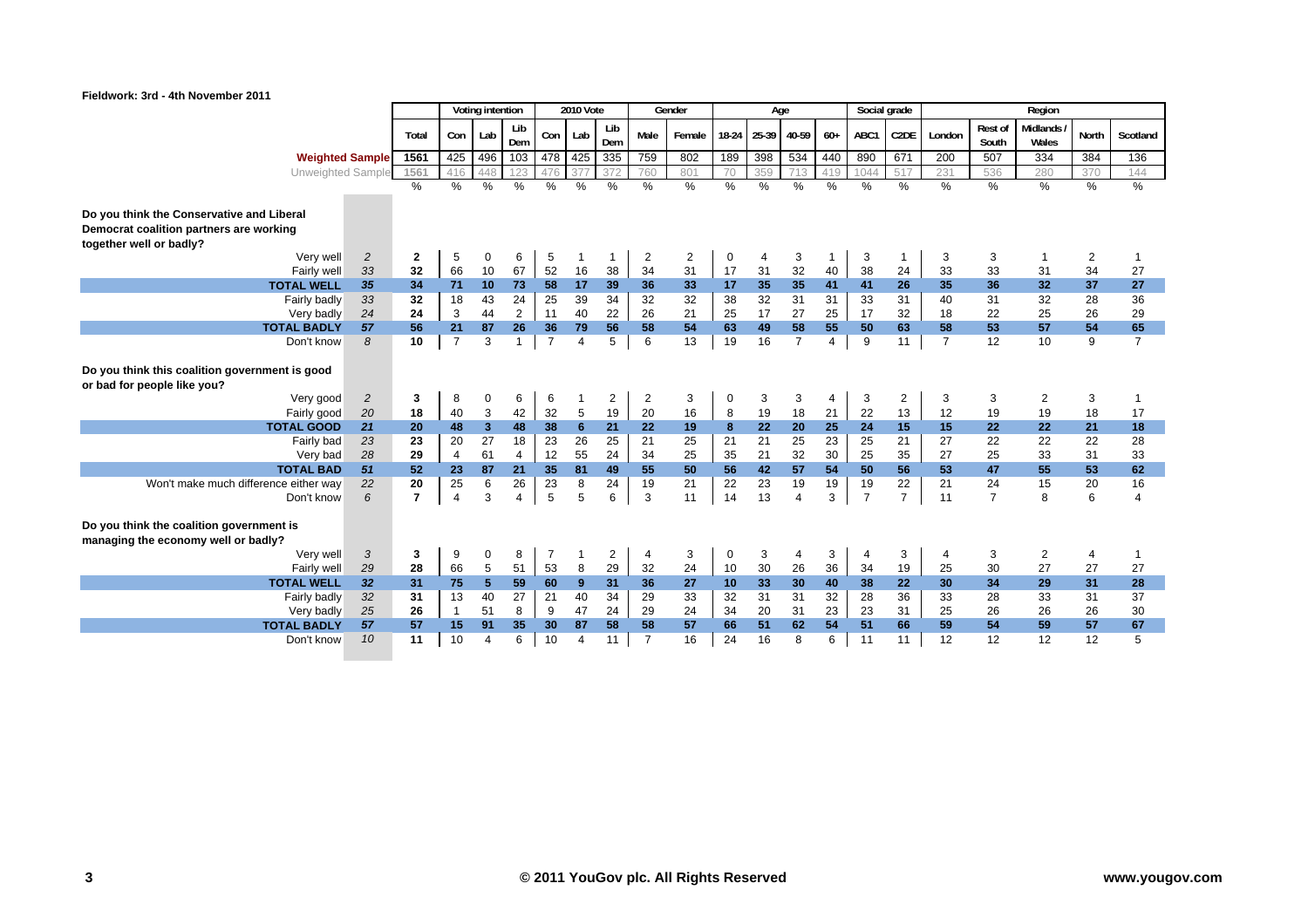

|                                                                                                                                                                                                                                      |                |                |                | Voting intention        |                |                | <b>2010 Vote</b>     |                |                | Gender         |                | Age            |                |                         |                | Social grade      |                 |                  | Region            |                |                |
|--------------------------------------------------------------------------------------------------------------------------------------------------------------------------------------------------------------------------------------|----------------|----------------|----------------|-------------------------|----------------|----------------|----------------------|----------------|----------------|----------------|----------------|----------------|----------------|-------------------------|----------------|-------------------|-----------------|------------------|-------------------|----------------|----------------|
|                                                                                                                                                                                                                                      |                | Total          | Con            | Lab                     | Lib<br>Dem     | Con            | Lab                  | Lib<br>Dem     | Male           | Female         | 18-24          | 25-39          | 40-59          | $60+$                   | ABC1           | C <sub>2</sub> DE | London          | Rest of<br>South | Midlands<br>Wales | <b>North</b>   | Scotland       |
| <b>Weighted Sample</b>                                                                                                                                                                                                               |                | 1561           | 425            | 496                     | 103            | 478            | 425                  | 335            | 759            | 802            | 189            | 398            | 534            | 440                     | 890            | 671               | 200             | 507              | 334               | 384            | 136            |
| Unweighted Sample                                                                                                                                                                                                                    |                | 1561           | 416            | 448                     | 123            | 476            | 377                  | 372            | 760            | 801            | 70             | 359            | 713            | 419                     | 1044           | 517               | 231             | 536              | 280               | 370            | 144            |
|                                                                                                                                                                                                                                      |                | $\frac{9}{6}$  | $\%$           | %                       | $\frac{0}{0}$  | $\%$           | $\frac{0}{0}$        | $\frac{0}{0}$  | $\frac{0}{0}$  | $\frac{9}{6}$  | %              | $\frac{0}{0}$  | $\frac{0}{0}$  | %                       | $\%$           | $\%$              | $\frac{0}{0}$   | $\frac{0}{0}$    | %                 | %              | $\frac{0}{0}$  |
| In your opinion how good or bad is the state of<br>Britain's economy at the moment?                                                                                                                                                  |                |                |                |                         |                |                |                      |                |                |                |                |                |                |                         |                |                   |                 |                  |                   |                |                |
| Very good                                                                                                                                                                                                                            | $\cal O$       | 0              |                | 0                       | 0              | $\mathbf 0$    | 0                    | $\mathbf 0$    | $\mathbf 0$    | 0              | 0              | $\mathbf 0$    | 0              | 0                       | 0              | 0                 | 0               | $\mathbf 0$      | 0                 | $\pmb{0}$      | 0              |
| Quite good                                                                                                                                                                                                                           | $\overline{c}$ | $\mathbf{2}$   | $\,6$          | $\mathbf{1}$            | 4              | $\overline{5}$ | $\overline{1}$       | $\overline{2}$ | 3              | $\overline{2}$ | $\pmb{0}$      | 3              | $\overline{c}$ | 3                       | $\overline{2}$ | 3                 | 3               | 3                | $\overline{2}$    | 3              | $\mathbf 0$    |
| <b>TOTAL GOOD</b>                                                                                                                                                                                                                    | $\overline{2}$ | 3 <sup>1</sup> | $\overline{7}$ | $\blacksquare$          | $\overline{4}$ | $6\phantom{1}$ | $\blacktriangleleft$ | $\overline{2}$ | 3 <sup>2</sup> | 2 <sup>2</sup> | $\mathbf{0}$   | $\overline{3}$ | $\overline{2}$ | $\mathbf{3}$            | $\overline{2}$ | 3 <sup>2</sup>    | 3 <sup>1</sup>  | $\overline{3}$   | 2 <sup>1</sup>    | 3 <sup>2</sup> | $\bf{0}$       |
| Neither good nor bad                                                                                                                                                                                                                 | 14             | 15             | 29             | 6                       | 22             | 23             | $\overline{7}$       | 13             | 17             | 13             | 13             | 16             | 12             | 18                      | 15             | 14                | 16              | 16               | 13                | 15             | 14             |
| Quite bad                                                                                                                                                                                                                            | 48             | 49             | 48             | 50                      | 56             | 46             | 51                   | 51             | 48             | 49             | 54             | 49             | 45             | 51                      | 52             | 45                | 47              | 45               | 53                | 49             | 56             |
| Very bad                                                                                                                                                                                                                             | 32             | 30             | 16             | 41                      | 16             | 23             | 39                   | 31             | 30             | 31             | 22             | 25             | 39             | 27                      | 27             | 34                | 28              | 32               | 29                | 30             | 29             |
| <b>TOTAL BAD</b>                                                                                                                                                                                                                     | 80             | 79             | 64             | 91                      | 73             | 69             | 90                   | 82             | 78             | 80             | 75             | 75             | 84             | 78                      | 79             | 79                | 74              | 77               | 81                | 79             | 85             |
| Don't know                                                                                                                                                                                                                           | 3              | 4              | $\mathbf{1}$   | $\overline{2}$          | $\mathbf{1}$   | $\overline{c}$ | $\overline{2}$       | 3              | $\overline{2}$ | 5              | 12             | 6              | $\overline{1}$ | $\mathbf{1}$            | 3              | $\overline{4}$    | $\overline{7}$  | 3                | 3                 | 3              | $\mathbf{1}$   |
| How do you think the financial situation of your<br>household will change over the next 12<br>months?                                                                                                                                |                |                |                |                         |                |                |                      |                |                |                |                |                |                |                         |                |                   |                 |                  |                   |                |                |
| Get a lot better                                                                                                                                                                                                                     | $\mathcal{I}$  | 1              | $\overline{2}$ | 0                       | $\overline{2}$ | $\mathbf{1}$   | -1                   | 1              | 2              | $\mathbf{1}$   | 0              | 3              | 1              | 0                       | -1             | 1                 | $\overline{2}$  | $\overline{2}$   | -1                | $\mathbf{1}$   | 0              |
| Get a little better                                                                                                                                                                                                                  | 8              | $\overline{7}$ | 12             | 4                       | 13             | 9              | 3                    | 9              | 9              | 5              | 10             | 13             | 3              | $\overline{4}$          | 8              | 5                 | $\overline{7}$  | 9                | 4                 | $\overline{7}$ | 3              |
| <b>TOTAL BETTER</b>                                                                                                                                                                                                                  | 10             | 8              | 13             | $\overline{\mathbf{4}}$ | 15             | 10             | $\overline{4}$       | $9^{\circ}$    | 11             | 5              | 10             | 15             | $5\phantom{1}$ | $\overline{\mathbf{4}}$ | 10             | 6                 | 10 <sup>1</sup> | 10               | 5                 | 8              | 3              |
| Stay about the same                                                                                                                                                                                                                  | 29             | 30             | 43             | 23                      | 45             | 36             | 28                   | 27             | 31             | 28             | 37             | 29             | 29             | 27                      | 32             | 26                | 25              | 29               | 33                | 30             | 28             |
| Get a little worse                                                                                                                                                                                                                   | 36             | 36             | 31             | 42                      | 28             | 35             | 38                   | 40             | 32             | 40             | 28             | 35             | 34             | 43                      | 37             | 35                | 34              | 36               | 37                | 36             | 40             |
| Get a lot worse                                                                                                                                                                                                                      | 21             | 21             | 9              | 29                      | 9              | 16             | 26                   | 20             | 22             | 20             | 13             | 12             | 30             | 23                      | 16             | 28                | 23              | 20               | 20                | 21             | 26             |
| <b>TOTAL WORSE</b>                                                                                                                                                                                                                   | 57             | 57             | 40             | 70                      | 36             | 51             | 64                   | 59             | 55             | 60             | 41             | 47             | 64             | 66                      | 53             | 63                | 57              | 56               | 57                | 56             | 66             |
| Don't know                                                                                                                                                                                                                           | $\sqrt{5}$     | 5              | 3              | 3                       | $\overline{4}$ | $\overline{2}$ | $\overline{4}$       | $\overline{4}$ | 3              | $\overline{7}$ | 12             | 9              | $\overline{2}$ | 3                       | 5              | 5                 | 8               | $\overline{4}$   | 5                 | 6              | 2              |
| Do you think countries in Europe are right or<br>wrong to spend money to try and save the<br>Eurozone?                                                                                                                               |                |                |                |                         |                |                |                      |                |                |                |                |                |                |                         |                |                   |                 |                  |                   |                |                |
| Right                                                                                                                                                                                                                                |                | 32             | 29             | 40                      | 55             | 25             | 46                   | 36             | 40             | 24             | 41             | 35             | 26             | 31                      | 36             | 26                | 28              | 29               | 33                | 32             | 40             |
| Wrong                                                                                                                                                                                                                                |                | 47<br>22       | 55<br>16       | 42<br>18                | 28<br>17       | 61             | 34<br>20             | 37             | 47<br>13       | 46<br>30       | 33<br>26       | 40<br>25       | 52             | 51                      | 45             | 49<br>25          | 51              | 49<br>22         | 45<br>22          | 46<br>22       | 39<br>21       |
| Don't know                                                                                                                                                                                                                           |                |                |                |                         |                | 14             |                      | 27             |                |                |                |                | 22             | 18                      | 20             |                   | 22              |                  |                   |                |                |
| Thinking about countries like Greece who are at<br>risk of being unable to pay their debts, do you<br>think the EU should try to keep countries like<br>Greece within the Eurozone, or should they be<br>made to leave the Eurozone? |                |                |                |                         |                |                |                      |                |                |                |                |                |                |                         |                |                   |                 |                  |                   |                |                |
| Should be kept within the Eurozone<br>Should be made to leave<br>Don't know                                                                                                                                                          |                | 18<br>59<br>23 | 13<br>70<br>16 | 26<br>54<br>21          | 35<br>46<br>20 | 10<br>74<br>15 | 28<br>47<br>25       | 22<br>52<br>26 | 24<br>64<br>13 | 12<br>54<br>34 | 39<br>32<br>29 | 15<br>60<br>25 | 15<br>63<br>21 | 13<br>64<br>23          | 21<br>58<br>22 | 14<br>60<br>26    | 16<br>66<br>18  | 15<br>60<br>25   | 22<br>53<br>25    | 17<br>59<br>23 | 20<br>57<br>23 |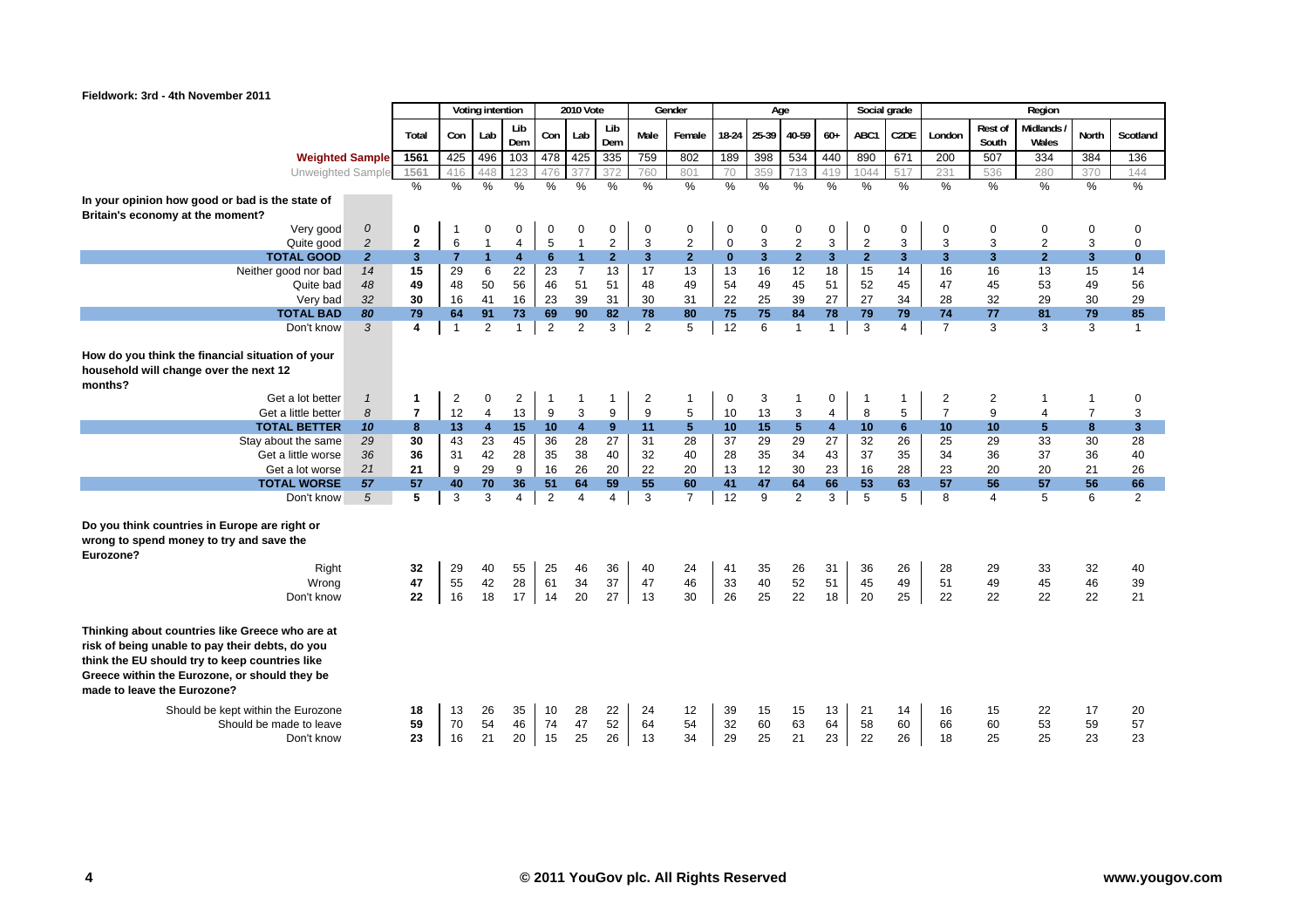

|                                                                                                                                                            |                               |                     | Voting intention |                                  |                | <b>2010 Vote</b> |                |                | Gender         |             | Age         |                 |               | Social grade  |                         |                      |                  | Region               |                      |                |
|------------------------------------------------------------------------------------------------------------------------------------------------------------|-------------------------------|---------------------|------------------|----------------------------------|----------------|------------------|----------------|----------------|----------------|-------------|-------------|-----------------|---------------|---------------|-------------------------|----------------------|------------------|----------------------|----------------------|----------------|
|                                                                                                                                                            | Total                         | Con                 | Lab              | Lib<br>Dem                       | Con            | Lab              | Lib<br>Dem     | Male           | Female         |             | 18-24 25-39 | 40-59           | $60+$         | ABC1          | C2DE                    | London               | Rest of<br>South | Midlands/<br>Wales   | North                | Scotland       |
| <b>Weighted Sample</b>                                                                                                                                     | 1561                          | 425                 | 496              | 103                              | 478            | 425              | 335            | 759            | 802            | 189         | 398         | 534             | 440           | 890           | 671                     | 200                  | 507              | 334                  | 384                  | 136            |
| Unweighted Sample                                                                                                                                          | 1561                          | 416                 | 448              | 123                              | 476            | 377              | 372            | 760            | 801            | 70          | 359         | 713             | 419           | 1044          | 517                     | 231                  | 536              | 280                  | 370                  | 144            |
|                                                                                                                                                            | $\%$                          | %                   | $\frac{0}{0}$    | $\frac{0}{0}$                    | $\frac{0}{0}$  | $\frac{0}{0}$    | $\frac{0}{0}$  | $\frac{0}{0}$  | %              | $\%$        | $\%$        | $\frac{0}{0}$   | $\frac{0}{0}$ | $\frac{0}{0}$ | $\%$                    | $\frac{0}{0}$        | $\frac{0}{0}$    | $\frac{0}{0}$        | $\%$                 | $\%$           |
| If the European single currency collapsed, do<br>you think it would be a good or bad thing for<br>Britain?                                                 |                               |                     |                  |                                  |                |                  |                |                |                |             |             |                 |               |               |                         |                      |                  |                      |                      |                |
| A good thing                                                                                                                                               | 18                            | 21                  | 16               | 9                                | 23             | 13               | 12             | 23             | 13             | 10          | 22          | 19              | 17            | 17            | 20                      | 18                   | 18               | 22                   | 17                   | 12             |
| A bad thing                                                                                                                                                | 39                            | 41                  | 43               | 59                               | 35             | 46               | 48             | 43             | 35             | 40          | 40          | 37              | 40            | 44            | 32                      | 40                   | 37               | 40                   | 39                   | 43             |
| Neither                                                                                                                                                    | 19                            | 18                  | 19               | 17                               | 21             | 18               | 17             | 20             | 18             | 15          | 13          | $\frac{22}{22}$ | 23            | 17            | 21                      | 19                   | 17               | 18                   | 22                   | 22             |
| Not sure                                                                                                                                                   | 24                            | 19                  | 22               | 15                               | 21             | 23               | 23             | 14             | 33             | 34          | 25          |                 | 20            | 21            | 27                      | 24                   | 27               | 21                   | 23                   | 23             |
| How important, if at all, do you think it is for<br>Britain's economy that the debt crisis in the<br>Eurozone is solved?<br>Very important                 | 39                            | 42                  | 43               | 54                               | 39             | 43               | 46             | 43             | 35             | 29          | 37          | 38              | 46            | 44            | 33                      | 43                   | 37               | 36                   | 41                   | 43             |
| Fairly important                                                                                                                                           | 41                            | 47                  | 39               | 38                               | 45             | 42               | 39             | 41             | 41             | 46          | 37          | 43              | 41            | 41            | 41                      | 39                   | 38               | 46                   | 42                   | 39             |
| <b>TOTAL IMPORTANT</b>                                                                                                                                     | 80                            | 89                  | 82               | 91                               | 84             | 84               | 85             | 84             | 77             | 75          | 74          | 81              | 87            | 84            | 74                      | 82                   | 76               | 82                   | 83                   | 81             |
| Not very important                                                                                                                                         | 6                             | 6                   | $\overline{7}$   | 2                                | $\overline{7}$ | 5                | 6              | $\overline{7}$ | 6              | 5           | 8           | 6               | 6             | 5             | 8                       | 5                    |                  | 6                    | $\overline{7}$       | $\overline{7}$ |
| Not important at all                                                                                                                                       | $\mathbf{2}$                  | $\mathbf{1}$        | $\mathbf{1}$     | $\mathbf{2}^{\prime}$            | $\overline{2}$ |                  | $\mathbf{1}$   | 3              | $\overline{2}$ | $\mathbf 0$ | 3           | 3               | $\mathbf{2}$  | $\mathbf{1}$  | $\overline{\mathbf{4}}$ | $\mathbf{1}$         | 3                | $\overline{2}$       | 3                    | $\overline{4}$ |
| <b>TOTAL NOT IMPORTANT</b>                                                                                                                                 | 9                             | 6                   | 8                | $\overline{\mathbf{A}}$          | 9              | 6                | $\overline{7}$ | 10             | 8              | 5           | 11          | 10              | 8             | 6             | 12                      | 6                    | 9                | $\overline{7}$       | $\overline{9}$       | 11             |
| Don't know                                                                                                                                                 | 11                            | 5                   | 10               | $\overline{4}$                   | $\overline{7}$ | 10               | 8              | $\overline{7}$ | 15             | 21          | 16          | 9               | 5             | 9             | 14                      | 12                   | 15               | 11                   | 8                    | $\overline{7}$ |
| Which of the following best reflects your view?                                                                                                            |                               |                     |                  |                                  |                |                  |                |                |                |             |             |                 |               |               |                         |                      |                  |                      |                      |                |
| Britain is not in the Eurozone and has its own<br>problems. We should not contribute any money to<br>help solve the debt crisis                            | 55                            | 65                  | 46               | 43                               | 69             | 42               | 50             | 56             | 53             | 38          | 46          | 62              | 61            | 52            | 58                      | 52                   | 59               | 51                   | 57                   | 46             |
| An economic crisis in the Eurozone would have a<br>major impact on Britain's economy, and Britain<br>should contribute money to help solve the debt crisis | 26                            | 23                  | 35               | 42                               | 19             | 36               | 29             | 31             | 21             | 29          | 30          | 21              | 26            | 28            | 23                      | 29                   | 21               | 30                   | 24                   | 34             |
| Neither<br>Don't know                                                                                                                                      | $\overline{\mathbf{r}}$<br>12 | 5<br>$\overline{7}$ | 8<br>11          | $\overline{7}$<br>$\overline{7}$ | 7<br>6         | 8<br>14          | 8<br>13        | 6<br>6         | 8<br>18        | 9<br>25     | 8<br>16     | 6<br>11         | 8<br>5        | 8<br>12       | 6<br>13                 | $\overline{7}$<br>12 | 6<br>14          | $\overline{7}$<br>12 | $\overline{7}$<br>12 | 9<br>11        |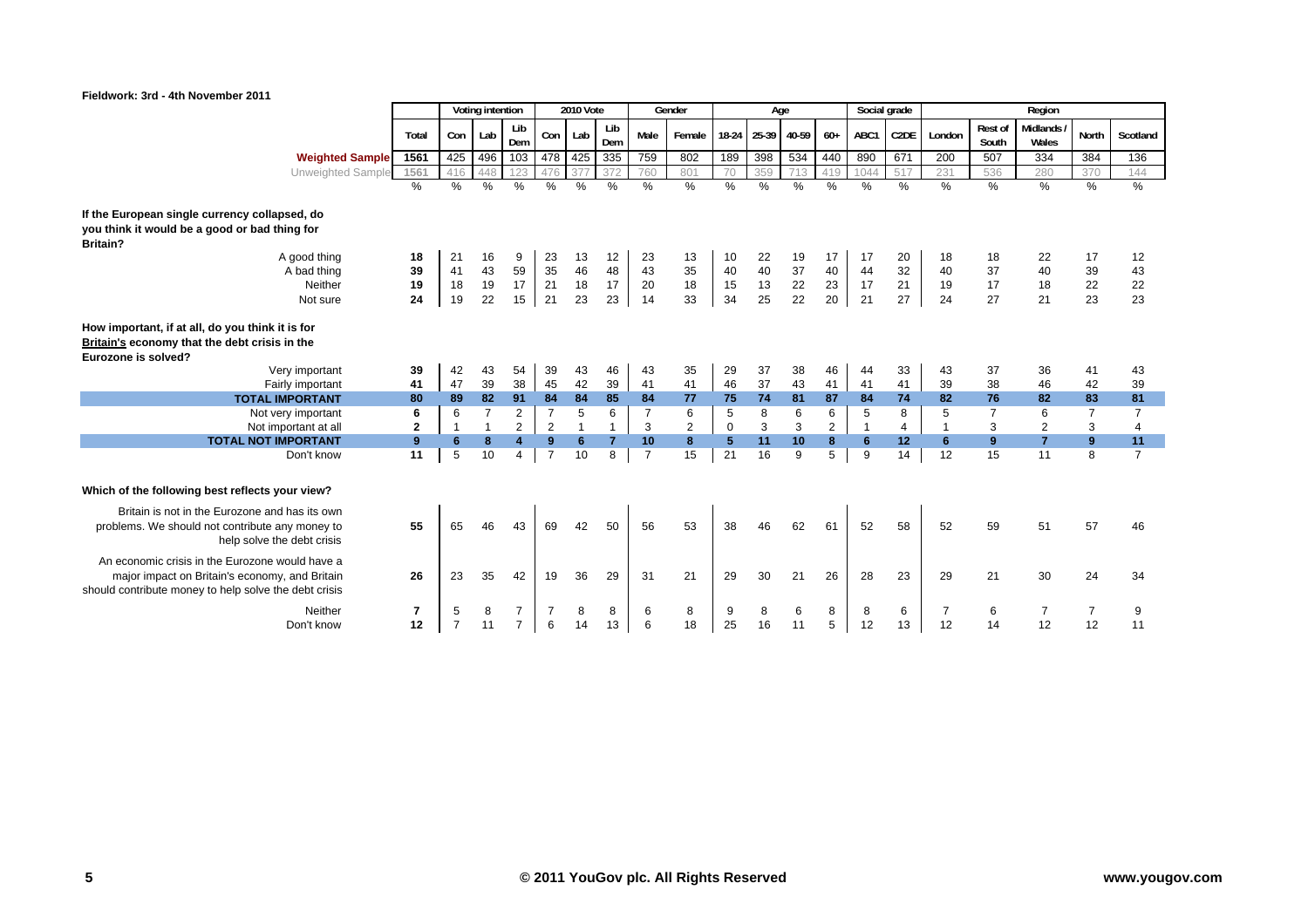

|                                                                                          |                      |                      | Voting intention |            |          | <b>2010 Vote</b> |                      |                     | Gender   |          | Age                  |          |          | Social grade         |                   |                      |                  | Region            |                      |          |
|------------------------------------------------------------------------------------------|----------------------|----------------------|------------------|------------|----------|------------------|----------------------|---------------------|----------|----------|----------------------|----------|----------|----------------------|-------------------|----------------------|------------------|-------------------|----------------------|----------|
|                                                                                          | Total                | Con                  | Lab              | Lib<br>Dem | Con      | Lab              | Lib<br>Dem           | Male                | Female   | 18-24    | 25-39                | 40-59    | $60+$    | ABC1                 | C <sub>2</sub> DE | London               | Rest of<br>South | Midlands<br>Wales | North                | Scotland |
| <b>Weighted Sample</b>                                                                   | 1561                 | 425                  | 496              | 103        | 478      | 425              | 335                  | 759                 | 802      | 189      | 398                  | 534      | 440      | 890                  | 671               | 200                  | 507              | 334               | 384                  | 136      |
| Unweighted Sample                                                                        | 1561                 | 416                  | 448              | 123        | 476      | 377              | 372                  | 760                 | 801      | 70       | 359                  | 713      | 419      | 1044                 | 517               | 231                  | 536              | 280               | 370                  | 144      |
|                                                                                          | %                    | $\frac{0}{0}$        | %                | $\%$       | $\%$     | %                | %                    | $\%$                | %        | $\%$     | %                    | %        | $\%$     | $\%$                 | %                 | %                    | $\%$             | %                 | %                    | $\%$     |
| ge Papandreou,<br>a referendum in<br>reject the deal.<br>t the Greek<br>or not to accept |                      |                      |                  |            |          |                  |                      |                     |          |          |                      |          |          |                      |                   |                      |                  |                   |                      |          |
| e should be able to<br>ut in a referendum                                                | 33                   | 27                   | 36               | 21         | 34       | 27               | 36                   | 37                  | 30       | 28       | 35                   | 36       | 30       | 34                   | 33                | 31                   | 36               | 33                | 33                   | 29       |
| nacceptable delay,<br>place immediately                                                  | 44                   | 56                   | 43               | 70         | 47       | 51               | 48                   | 48                  | 40       | 39       | 41                   | 42       | 53       | 48                   | 39                | 39                   | 43               | 46                | 45                   | 51       |
| Neither<br>Don't know                                                                    | 8<br>15              | 8<br>9               | 7<br>14          | 4<br>6     | 8<br>12  | $\sqrt{5}$<br>18 | 6<br>10              | $\overline{7}$<br>8 | 9<br>21  | 6<br>27  | $\overline{7}$<br>17 | 8<br>14  | 8<br>9   | 7<br>12              | 9<br>19           | 11<br>19             | 8<br>14          | 8<br>13           | 6<br>17              | 8<br>13  |
| uld vote in a<br><b>p</b> accept the<br>e seen or heard<br>pt or reject the              |                      |                      |                  |            |          |                  |                      |                     |          |          |                      |          |          |                      |                   |                      |                  |                   |                      |          |
| Accept                                                                                   | 42                   | 52                   | 43               | 60         | 45       | 46               | 48                   | 45                  | 39       | 47       | 45                   | 35       | 46       | 44                   | 40                | 37                   | 42               | 44                | 42                   | 46       |
| Reject                                                                                   | 26                   | 22                   | 28               | 20         | 24       | 24               | 25                   | 33                  | 20       | 27       | 22                   | 29       | 27       | 26                   | 26                | 27                   | 25               | 27                | 26                   | 24       |
| Wouldn't vote<br>Not sure                                                                | $\overline{7}$<br>25 | $\overline{7}$<br>19 | 6<br>23          | 3<br>17    | 8<br>23  | 5<br>26          | $\overline{4}$<br>23 | 6<br>16             | 8<br>33  | 4<br>22  | $9\,$<br>25          | 8<br>29  | 6<br>21  | $\overline{7}$<br>24 | 8<br>26           | $\overline{7}$<br>30 | 8<br>25          | 6<br>23           | $\overline{7}$<br>25 | 6<br>23  |
| nges to public<br>public sector<br>contribute more                                       |                      |                      |                  |            |          |                  |                      |                     |          |          |                      |          |          |                      |                   |                      |                  |                   |                      |          |
| eople living<br><b>ry to make</b><br>le in the long<br>changes have<br>urrent pensions   |                      |                      |                  |            |          |                  |                      |                     |          |          |                      |          |          |                      |                   |                      |                  |                   |                      |          |
| for the<br>r workers to                                                                  |                      |                      |                  |            |          |                  |                      |                     |          |          |                      |          |          |                      |                   |                      |                  |                   |                      |          |
| towards their                                                                            |                      |                      |                  |            |          |                  |                      |                     |          |          |                      |          |          |                      |                   |                      |                  |                   |                      |          |
| Right<br>Wrong                                                                           | 51<br>35             | 78<br>13             | 36<br>54         | 58<br>33   | 72<br>18 | 35<br>50         | 51<br>36             | 57<br>33            | 45<br>38 | 31<br>44 | 50<br>34             | 51<br>37 | 60<br>30 | 55<br>32             | 45<br>40          | 50<br>35             | 53<br>32         | 51<br>35          | 49<br>40             | 52<br>38 |
| Not sure                                                                                 | 14                   | 9                    | 10               | 9          | 10       | 15               | 13                   | 10                  | 17       | 25       | 16                   | 12       | 9        | 13                   | 15                | 15                   | 16               | 14                | 11                   | 10       |

**The Greek Prime Minister, Georg** later announced he would hold **Greece on whether to accept or** Some people think it is right that people should decide whether or **the deal in a referendum.**

It is right that the Greek people vote on the bailou

A referendum would cause an un the bailout needs to be put in

**Imagine you were Greek and cot** referendum on whether or not to bailout plan. From what you hav about it, would you vote to acce **plan?**

**The government is seeking chang** sector pensions that will require workers to work for longer and **to their pensions.**

The government say that with pe longer the changes are necessa public sector pensions affordabl term. The trade Unions say that already been made that make cu **sustainable.**

Do you think it is right or wrong government to ask public sector

...contribute more of their salary **pension?**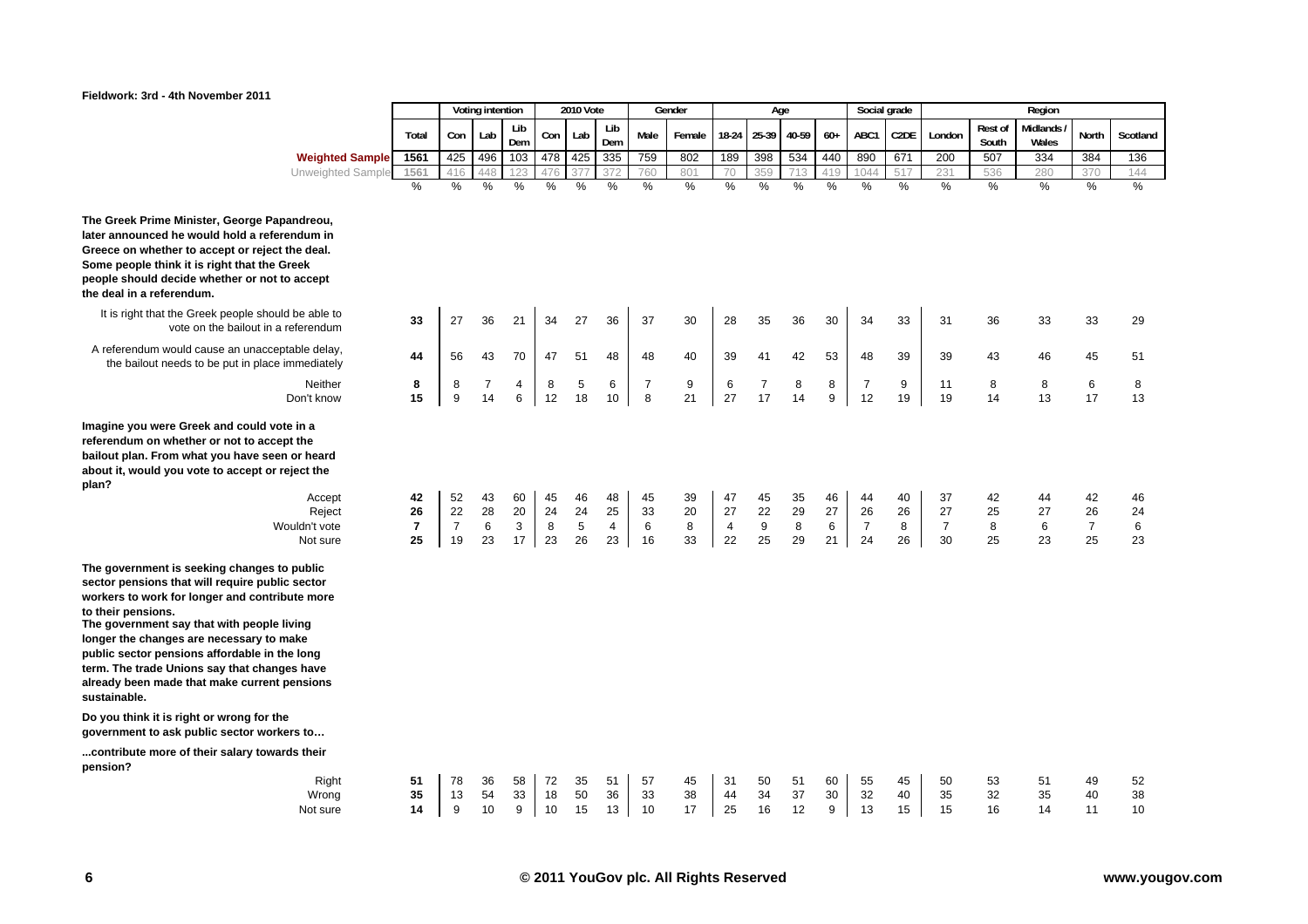

|                                                                                                                                                                                                                                                                                                                                    |                               |                  | Voting intention |               |                                  | <b>2010 Vote</b> |            |               | Gender  |               | Age           |         |         |                      | Social grade         |                      |                      | Region            |              |               |
|------------------------------------------------------------------------------------------------------------------------------------------------------------------------------------------------------------------------------------------------------------------------------------------------------------------------------------|-------------------------------|------------------|------------------|---------------|----------------------------------|------------------|------------|---------------|---------|---------------|---------------|---------|---------|----------------------|----------------------|----------------------|----------------------|-------------------|--------------|---------------|
|                                                                                                                                                                                                                                                                                                                                    | Total                         | Con              | Lab              | Lib<br>Dem    | Con                              | Lab              | Lib<br>Dem | Male          | Female  | 18-24         | 25-39         | 40-59   | $60+$   | ABC1                 | C <sub>2</sub> DE    | London               | Rest of<br>South     | Midlands<br>Wales | <b>North</b> | Scotland      |
| <b>Weighted Sample</b>                                                                                                                                                                                                                                                                                                             | 1561                          | 425              | 496              | 103           |                                  | 478 425          | 335        | 759           | 802     | 189           | 398           | 534     | 440     | 890                  | 671                  | 200                  | 507                  | 334               | 384          | 136           |
| Unweighted Sample                                                                                                                                                                                                                                                                                                                  | 1561                          | 416              | 448              | 123           | 476                              | 377              | 372        | 760           | 801     | 70            | 359           | 713     | 419     | 1044                 | 517                  | 231                  | 536                  | 280               | 370          | 144           |
|                                                                                                                                                                                                                                                                                                                                    | $\frac{0}{0}$                 | $\frac{9}{6}$    | $\frac{0}{0}$    | $\frac{0}{0}$ | %                                | $\%$             | %          | $\frac{0}{0}$ | $\%$    | $\frac{0}{0}$ | $\frac{0}{2}$ | $\%$    | %       | $\frac{9}{6}$        | $\frac{0}{0}$        | %                    | $\frac{0}{0}$        | $\%$              | %            | $\frac{0}{2}$ |
| work until they are older before receiving their<br>pension?                                                                                                                                                                                                                                                                       |                               |                  |                  |               |                                  |                  |            |               |         |               |               |         |         |                      |                      |                      |                      |                   |              |               |
| Right                                                                                                                                                                                                                                                                                                                              | 44                            | 65               | 34               | 56            | 61                               | 35               | 48         | 51            | 37      | 32            | 45            | 42      | 50      | 51                   | 34                   | 44                   | 46                   | 42                | 43           | 37            |
| Wrong                                                                                                                                                                                                                                                                                                                              | 45                            | 26               | 61               | 34            | $30\,$                           | 58               | 42         | 44            | 47      | 52            | 39            | 50      | 43      | 39                   | 53                   | 44                   | 40                   | 47                | 49           | 52            |
| Not sure                                                                                                                                                                                                                                                                                                                           | 11                            | $\boldsymbol{9}$ | 6                | 10            | 9                                | $\overline{7}$   | 10         | $\,6\,$       | 16      | 16            | 16            | 9       | 8       | 10                   | 12                   | 12                   | 13                   | 11                | 8            | 11            |
| link the pensions they receive to their average<br>salary over their career, rather than their final<br>salary on retirement?<br>Right                                                                                                                                                                                             | 49                            | 67               | 40               | 51            | 63                               | 41               | 51         | 55            | 43      | 46            | 48            | 47      | 54      | 52                   | 45                   | 42                   | 50                   | 48                | 54           |               |
| Wrong                                                                                                                                                                                                                                                                                                                              | 30                            | 16               | 43               | 37            | 20                               | 38               | 31         | 30            | 30      | 27            | 26            | 32      | 32      | 29                   | 31                   | 32                   | 30                   | 29                | 28           | 44<br>34      |
| Not sure                                                                                                                                                                                                                                                                                                                           | 21                            | 17               | 17               | 12            | 17                               | 21               | 19         | 15            | 27      | 27            | 26            | 21      | 14      | 19                   | 25                   | 26                   | 20                   | 23                | 19           | 22            |
| Under the changes, public sector workers due<br>to retire within ten years will no longer have to<br>retire later and pension entitlements will be able<br>to be built up at a quicker rate than originally<br>proposed. Public sector workers will, however,<br>still have to pay more of their salary towards<br>their pensions. |                               |                  |                  |               |                                  |                  |            |               |         |               |               |         |         |                      |                      |                      |                      |                   |              |               |
| Thinking about these proposed changes, which<br>of the following best reflects your view?                                                                                                                                                                                                                                          |                               |                  |                  |               |                                  |                  |            |               |         |               |               |         |         |                      |                      |                      |                      |                   |              |               |
| The changes have gone to far and are too generous<br>to public sector workers                                                                                                                                                                                                                                                      | 16                            | 26               | 10               | 8             | 26                               | 9                | 14         | 20            | 14      | 8             | 15            | 18      | 19      | 16                   | 17                   | 14                   | 17                   | 14                | 20           | 14            |
| The changes seem like a reasonable compromise                                                                                                                                                                                                                                                                                      | 42                            | 57               | 37               | 58            | 49                               | 37               | 45         | 43            | 40      | 34            | 39            | 39      | 51      | 45                   | 38                   | 42                   | 40                   | 45                | 39           | 50            |
| The changes do not go far enough and are still                                                                                                                                                                                                                                                                                     | 17                            | 8                | 25               | 17            | 13                               | 24               | 18         | 17            | 18      | 8             | 16            | 24      | 15      | 18                   | 17                   | 23                   | 17                   | 16                | 16           | 16            |
| unacceptable                                                                                                                                                                                                                                                                                                                       |                               |                  |                  |               |                                  |                  |            |               |         |               |               |         |         |                      |                      |                      |                      |                   |              |               |
| None of these<br>Don't know                                                                                                                                                                                                                                                                                                        | $\overline{\mathbf{r}}$<br>17 | 4<br>5           | 10<br>18         | 5<br>12       | $\overline{4}$<br>$\overline{7}$ | 9<br>21          | 6<br>17    | 8<br>12       | 6<br>22 | 13<br>37      | 9<br>21       | 6<br>13 | 4<br>11 | $\overline{7}$<br>14 | $\overline{7}$<br>22 | $\overline{4}$<br>18 | $\overline{7}$<br>19 | 8<br>17           | 9<br>15      | 4<br>16       |
| Do you support or oppose public sector<br>workers taking strike action over the proposed<br>changes to their pensions?<br>Support                                                                                                                                                                                                  | 31                            | $\overline{7}$   | 52               | 27            | 11                               | 47               | 35         | 32            | 29      | 30            | 30            | 35      | 27      | 27                   | 35                   | 35                   | 28                   | 34                | 29           | 32            |
| Oppose                                                                                                                                                                                                                                                                                                                             | 53                            | 88               | 33               | 60            | 79                               | 35               | 53         | 55            | 51      | 32            | 52            | 53      | 63      | 59                   | 46                   | 53                   | 54                   | 51                | 56           | 51            |
| Don't know                                                                                                                                                                                                                                                                                                                         | 16                            | 5                | 15               | 13            | 10                               | 18               | 13         | 13            | 20      | 38            | 18            | 12      | 10      | 14                   | 19                   | 13                   | 19                   | 15                | 15           | 17            |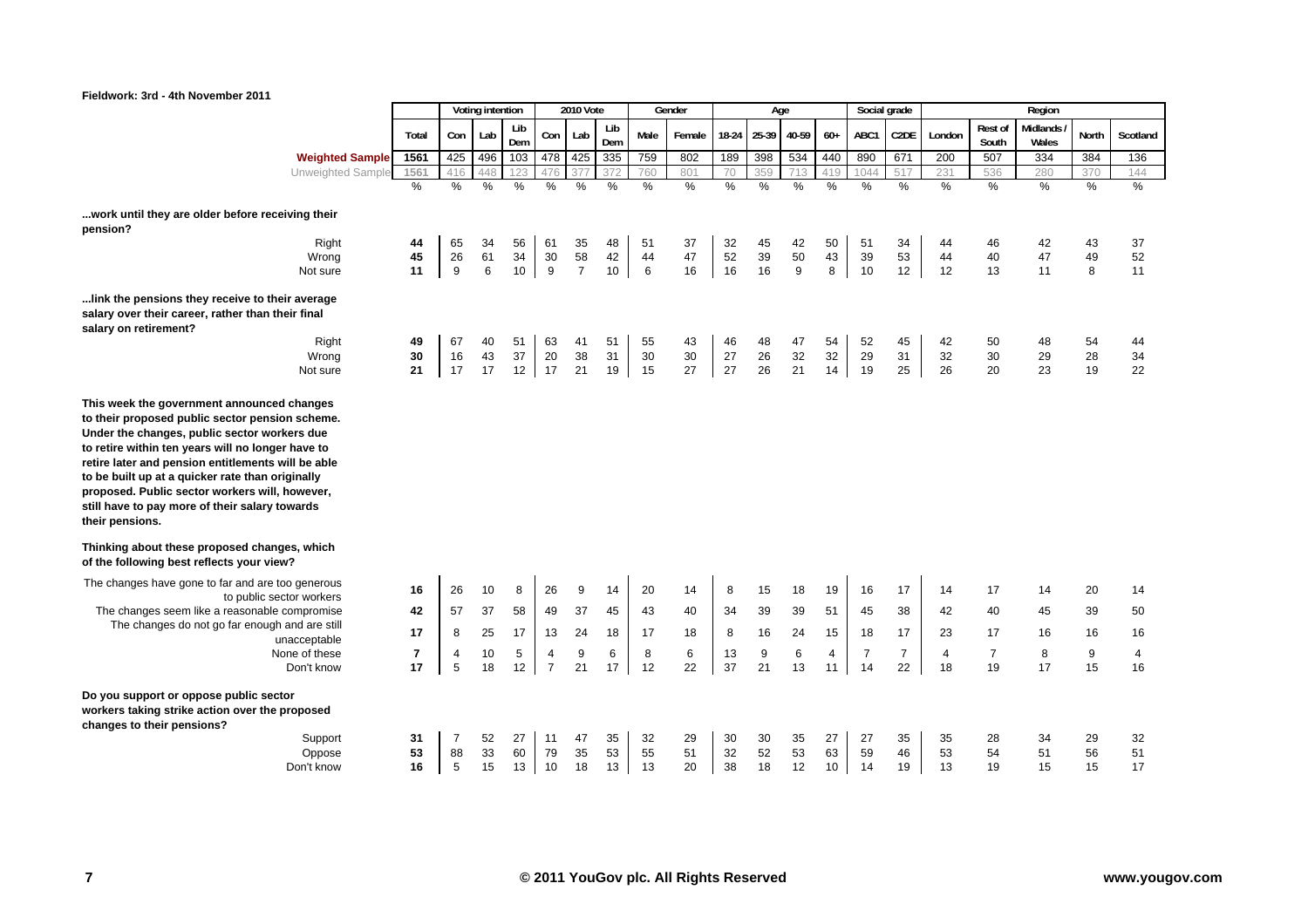

|                                                                                                                                                                            |       |                | Voting intention |            |                | <b>2010 Vote</b> |                |      | Gender         |         | Age   |                         |                | Social grade  |                   |        |                  | Region              |       |          |
|----------------------------------------------------------------------------------------------------------------------------------------------------------------------------|-------|----------------|------------------|------------|----------------|------------------|----------------|------|----------------|---------|-------|-------------------------|----------------|---------------|-------------------|--------|------------------|---------------------|-------|----------|
|                                                                                                                                                                            | Total | Con            | Lab              | Lib<br>Dem | Con            | Lab              | Lib<br>Dem     | Male | Female         | $18-24$ | 25-39 | 40-59                   | $60+$          | ABC1          | C <sub>2</sub> DE | London | Rest of<br>South | Midlands /<br>Wales | North | Scotland |
| <b>Weighted Sample</b>                                                                                                                                                     | 1561  | 425            | 496              | 103        | 478            | 425              | 335            | 759  | 802            | 189     | 398   | 534                     | 440            | 890           | 671               | 200    | 507              | 334                 | 384   | 136      |
| Unweighted Sample                                                                                                                                                          | 1561  | 416            | 448              | 123        | 476            | 377              | 372            | 760  | 801            | 70      | 359   | 713                     | 419            | 1044          | 517               | 231    | 536              | 280                 | 370   | 144      |
|                                                                                                                                                                            | %     | $\%$           | $\%$             | $\%$       | %              | $\%$             | $\%$           | $\%$ | $\%$           | %       | %     | $\%$                    | %              | $\frac{0}{0}$ | %                 | %      | $\%$             | $\%$                | $\%$  | $\%$     |
| Generally speaking, do you think public sector                                                                                                                             |       |                |                  |            |                |                  |                |      |                |         |       |                         |                |               |                   |        |                  |                     |       |          |
| pensions are                                                                                                                                                               |       |                |                  |            |                |                  |                |      |                |         |       |                         |                |               |                   |        |                  |                     |       |          |
| Too generous                                                                                                                                                               | 34    | 59             | 19               | 28         | 56             | 18               | 33             | 38   | 31             | 13      | 35    | 37                      | 38             | 36            | 32                | 30     | 38               | 32                  | 33    | 32       |
| Not generous enough                                                                                                                                                        | 15    | $6\phantom{1}$ | 21               | 9          | 8              | 19               | 13             | 11   | 20             | 26      | 14    | 14                      | 14             | 13            | 19                | 22     | 15               | 15                  | 13    | 19       |
| About right                                                                                                                                                                | 36    | 29             | 45               | 50         | 28             | 47               | 40             | 40   | 31             | 34      | 31    | 38                      | 39             | 39            | 32                | 34     | 33               | 36                  | 39    | 36       |
| Don't know                                                                                                                                                                 | 15    | $\overline{7}$ | 15               | 13         | $\overline{7}$ | 16               | 14             | 11   | 19             | 28      | 21    | 11                      | 9              | 13            | 17                | 15     | 14               | 17                  | 15    | 13       |
| Do you support or oppose the Occupy London<br>protest outside St Paul's Cathedral?                                                                                         |       |                |                  |            |                |                  |                |      |                |         |       |                         |                |               |                   |        |                  |                     |       |          |
| Support                                                                                                                                                                    | 20    | 6              | 31               | 20         | 9              | 28               | 29             | 22   | 18             | 16      | 20    | 23                      | 19             | 20            | 21                | 21     | 20               | 22                  | 19    | 21       |
| Oppose                                                                                                                                                                     | 46    | 75             | 34               | 53         | 67             | 37               | 40             | 53   | 40             | 39      | 38    | 44                      | 60             | 50            | 42                | 50     | 48               | 47                  | 45    | 40       |
| Neither                                                                                                                                                                    | 22    | 14             | 25               | 21         | 16             | 27               | $25\,$         | 19   | 25             | 22      | 25    | 24                      | $17$           | 21            | 23                | 20     | 19               | 21                  | 26    | 28       |
| Don't know                                                                                                                                                                 | 11    | 5              | 10               | 5          | 9              | 9                | $\overline{7}$ | 6    | 16             | 23      | 17    | 8                       | $\overline{4}$ | 9             | 14                | 10     | 13               | 10                  | 10    | 12       |
| Do you think the Cathedral and the Corporation<br>of London should or should not take legal<br>action to remove the protesters from outside St<br><b>Paul's Cathedral?</b> |       |                |                  |            |                |                  |                |      |                |         |       |                         |                |               |                   |        |                  |                     |       |          |
| Should take legal action                                                                                                                                                   | 44    | 67             | 34               | 35         | 62             | 36               | 34             | 51   | 37             | 40      | 35    | 45                      | 53             | 44            | 44                | 45     | 44               | 44                  | 45    | 38       |
| Should not take legal action                                                                                                                                               | 38    | 21             | 51               | 55         | 23             | 48               | 53             | 38   | 38             | 31      | 39    | 42                      | 36             | 39            | 36                | 39     | 35               | 39                  | 39    | 44       |
| Don't know                                                                                                                                                                 | 18    | 12             | 15               | 11         | 15             | 16               | 13             | 11   | 25             | 28      | 26    | 14                      | 11             | 16            | 20                | 16     | 21               | 17                  | 16    | 18       |
| How well or badly do you think Dr Rowan<br>Williams, the Archbishop of Canterbury, has<br>handled the church's response to the protest?                                    |       |                |                  |            |                |                  |                |      |                |         |       |                         |                |               |                   |        |                  |                     |       |          |
| Very well                                                                                                                                                                  | 3     | $\mathbf 0$    | 6                | 6          | -1             | 6                | 4              | 5    | $\overline{2}$ | 9       | 3     | $\overline{\mathbf{c}}$ | $\overline{2}$ | 3             | 4                 | 2      | 5                | 4                   | 3     | -1       |
| Fairly well                                                                                                                                                                | 22    | 20             | 28               | 27         | 19             | 25               | 29             | 21   | 24             | 18      | 24    | 21                      | 25             | 23            | 21                | 23     | 21               | 24                  | 20    | 30       |
| <b>TOTAL WELL</b>                                                                                                                                                          | 26    | 21             | 34               | 33         | 20             | 31               | 33             | 25   | 26             | 26      | 27    | 24                      | 27             | 26            | 26                | 25     | 25               | 28                  | 23    | 30       |
| Fairly badly                                                                                                                                                               | 26    | 32             | 24               | 34         | 29             | 25               | 32             | 28   | 24             | 8       | 22    | $30\,$                  | 32             | 28            | 24                | 28     | 26               | 24                  | 29    | 19       |
| Very badly                                                                                                                                                                 | 15    | 22             | 11               | 8          | 25             | 11               | 10             | 20   | 11             | 8       | 11    | 17                      | 21             | 17            | 13                | 13     | 14               | 15                  | 17    | 22       |
| <b>TOTAL BADLY</b>                                                                                                                                                         | 41    | 54             | 34               | 42         | 53             | 36               | 41             | 48   | 35             | 16      | 33    | 47                      | 53             | 45            | 37                | 41     | 40               | 39                  | 46    | 42       |
| Don't know                                                                                                                                                                 | 33    | 25             | 32               | 25         | 26             | 33               | 26             | 26   | 39             | 57      | 41    | 29                      | 19             | 29            | 38                | 34     | 35               | 33                  | 31    | 28       |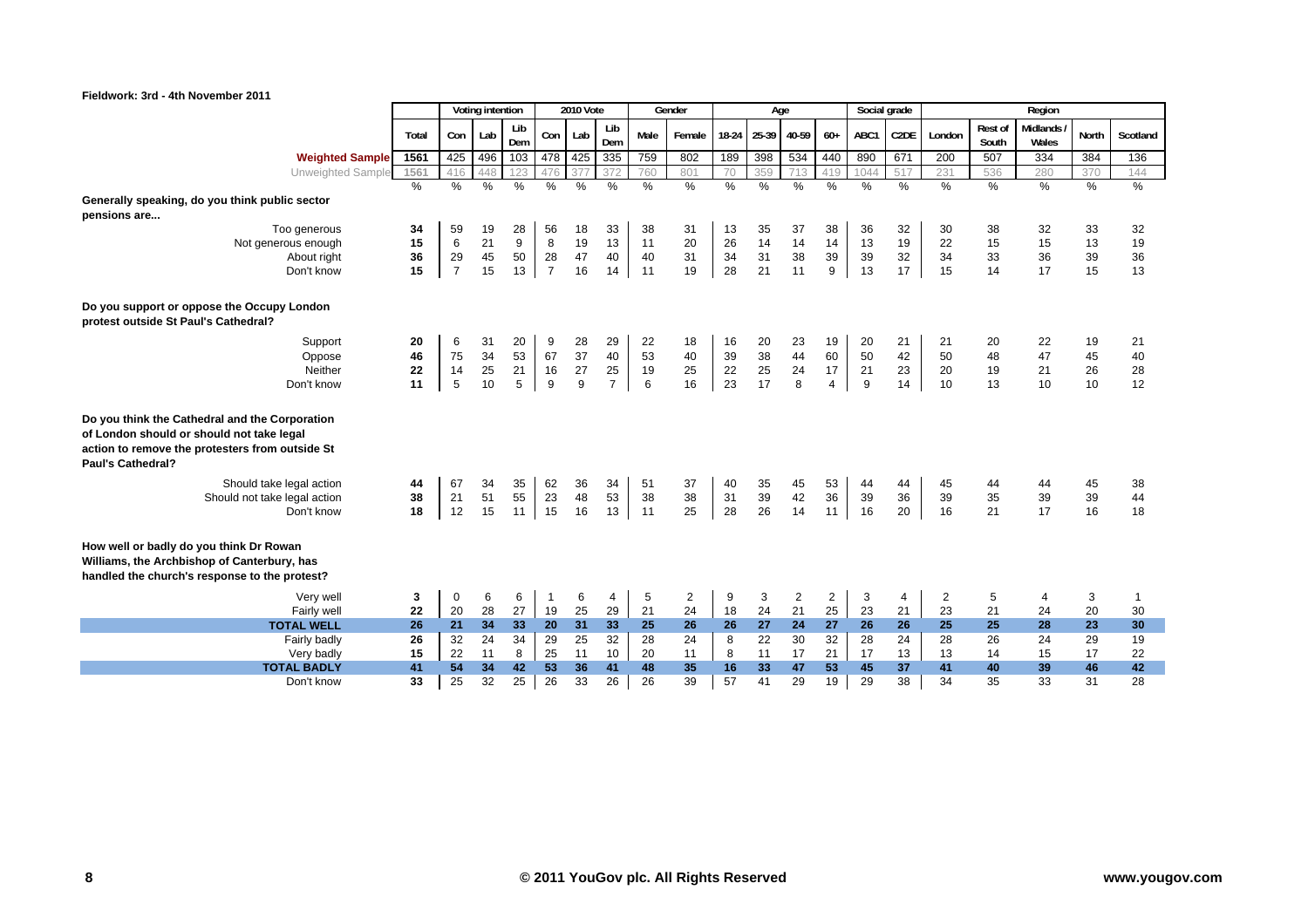

|                                                                                                                                                                                                                                               |                |                | Voting intention |                |                | <b>2010 Vote</b> |               |                | Gender         |       | Age   |               |                |               | Social grade      |                |                         | Region            |                |               |
|-----------------------------------------------------------------------------------------------------------------------------------------------------------------------------------------------------------------------------------------------|----------------|----------------|------------------|----------------|----------------|------------------|---------------|----------------|----------------|-------|-------|---------------|----------------|---------------|-------------------|----------------|-------------------------|-------------------|----------------|---------------|
|                                                                                                                                                                                                                                               | Total          | Con            | Lab              | Lib<br>Dem     | Con            | Lab              | Lib<br>Dem    | Male           | Female         | 18-24 | 25-39 | 40-59         | $60+$          | ABC1          | C <sub>2</sub> DE | London         | <b>Rest of</b><br>South | Midlands<br>Wales | <b>North</b>   | Scotland      |
| <b>Weighted Sample</b>                                                                                                                                                                                                                        | 1561           | 425            | 496              | 103            | 478            | 425              | 335           | 759            | 802            | 189   | 398   | 534           | 440            | 890           | 671               | 200            | 507                     | 334               | 384            | 136           |
| Unweighted Sample                                                                                                                                                                                                                             | 1561           | 416            | 448              | 123            | 476            |                  | 372           | 760            | 801            | 70    | 359   |               | 419            | 1044          | 517               | 231            | 536                     | 280               | 370            | 144           |
|                                                                                                                                                                                                                                               | $\%$           | $\%$           | $\frac{0}{0}$    | $\%$           | $\%$           | $\frac{9}{6}$    | $\frac{1}{2}$ | $\%$           | $\%$           | $\%$  | $\%$  | $\frac{0}{0}$ | $\frac{0}{0}$  | $\frac{0}{0}$ | $\frac{9}{6}$     | $\frac{9}{6}$  | $\frac{0}{0}$           | $\frac{9}{6}$     | $\%$           | $\frac{9}{6}$ |
| And leaving aside whether you agree with the                                                                                                                                                                                                  |                |                |                  |                |                |                  |               |                |                |       |       |               |                |               |                   |                |                         |                   |                |               |
| Archbishop of Canterbury's view on this                                                                                                                                                                                                       |                |                |                  |                |                |                  |               |                |                |       |       |               |                |               |                   |                |                         |                   |                |               |
| particular issue, do you think it is right or wrong                                                                                                                                                                                           |                |                |                  |                |                |                  |               |                |                |       |       |               |                |               |                   |                |                         |                   |                |               |
| for senior clergy to comment on political                                                                                                                                                                                                     |                |                |                  |                |                |                  |               |                |                |       |       |               |                |               |                   |                |                         |                   |                |               |
| issues?                                                                                                                                                                                                                                       |                |                |                  |                |                |                  |               |                |                |       |       |               |                |               |                   |                |                         |                   |                |               |
| Right - the Church has a contribution to make to                                                                                                                                                                                              | 38             | 37             | 45               | 45             | 34             | 45               | 50            | 42             | 35             | 30    | 36    | 42            | 41             | 42            | 34                | 44             | 38                      | 34                | 37             | 44            |
| political debates                                                                                                                                                                                                                             |                |                |                  |                |                |                  |               |                |                |       |       |               |                |               |                   |                |                         |                   |                |               |
| Wrong - the Church should not involve itself in                                                                                                                                                                                               | 45             | 56             | 40               | 44             | 54             | 43               | 38            | 48             | 43             | 37    | 40    | 47            | 52             | 45            | 46                | 36             | 46                      | 50                | 47             | 42            |
| debates about politics or government policies                                                                                                                                                                                                 |                |                |                  |                |                |                  |               |                |                |       |       |               |                |               |                   |                |                         |                   |                |               |
| Don't know                                                                                                                                                                                                                                    | 16             | $\overline{7}$ | 15               | 11             | 12             | 12               | 12            | 9              | 22             | 33    | 24    | 11            | $\overline{7}$ | 13            | 20                | 19             | 15                      | 16                | 16             | 14            |
| When couples with children get divorced and<br>end up going to the courts to decide custody of<br>the children, do you think mothers and fathers<br>should be given equal access to the children, or<br>should one parent be awarded custody? |                |                |                  |                |                |                  |               |                |                |       |       |               |                |               |                   |                |                         |                   |                |               |
| Parents should have equal access to the children                                                                                                                                                                                              | 61             | 63             | 63               | 59             | 63             | 59               | 63            | 65             | 57             | 63    | 63    | 63            | 55             | 60            | 62                | 54             | 60                      | 63                | 63             | 64            |
| One parent should be given full-time custody of the                                                                                                                                                                                           |                |                |                  |                |                |                  |               |                |                |       |       |               |                |               |                   |                |                         |                   |                |               |
| children, with arrangements for the other to spend                                                                                                                                                                                            | 25             | 27             | 24               | 29             | 27             | 26               | 24            | 23             | 26             | 15    | 17    | 25            | 34             | 25            | 24                | 27             | 23                      | 24                | 27             | 20            |
| time with them                                                                                                                                                                                                                                |                |                |                  |                |                |                  |               |                |                |       |       |               |                |               |                   |                |                         |                   |                |               |
| Not sure                                                                                                                                                                                                                                      | 15             | 10             | 13               | 12             | 10             | 15               | 13            | 12             | 17             | 22    | 20    | 11            | 11             | 15            | 14                | 19             | 17                      | 13                | 10             | 16            |
| When couples with children get divorced, do<br>you think grandparents should also be given<br>access rights to the children?                                                                                                                  |                |                |                  |                |                |                  |               |                |                |       |       |               |                |               |                   |                |                         |                   |                |               |
| Grandparents should be given access rights                                                                                                                                                                                                    | 77             | 80             | 75               | 73             | 81             | 78               | 74            | 74             | 80             | 62    | 69    | 80            | 88             | 73            | 82                | 77             | 76                      | 79                | 77             | 79            |
| Grandparents should not be given access rights                                                                                                                                                                                                | 10             | 10             | 12               | 20             | 9              | 11               | 13            | 14             | $\overline{7}$ | 13    | 14    | 10            | $\overline{7}$ | 13            | $\overline{7}$    | 12             | 9                       | 9                 | 13             | 11            |
| Don't know                                                                                                                                                                                                                                    | 12             | 10             | 13               | $\overline{7}$ | 9              | 12               | 13            | 12             | 13             | 26    | 18    | 10            | 5              | 13            | 11                | 12             | 15                      | 12                | 11             | 10            |
| How interested, if at all, are you in cricket?                                                                                                                                                                                                |                |                |                  |                |                |                  |               |                |                |       |       |               |                |               |                   |                |                         |                   |                |               |
| Very interested                                                                                                                                                                                                                               | 10             | 14             | 10               | 8              | 13             | 11               | 8             | 16             | 4              | 2     | 13    | 10            | 10             | 11            | 8                 | 9              | 9                       | 14                | 9              | 3             |
| Fairly interested                                                                                                                                                                                                                             | 18             | 20             | 19               | 24             | 19             | 20               | 16            | 25             | 11             | 19    | 14    | 17            | 20             | 20            | 14                | 18             | 18                      | 18                | 19             | 12            |
| <b>TOTAL INTERESTED</b>                                                                                                                                                                                                                       | 27             | 34             | 28               | 32             | 32             | 30               | 24            | 41             | 15             | 21    | 27    | 27            | 30             | 31            | 22                | 26             | 27                      | 33                | 28             | 15            |
| Not very interested                                                                                                                                                                                                                           | 17             | 20             | 18               | 15             | 19             | 17               | 17            | 18             | 16             | 12    | 15    | 17            | 21             | 17            | 18                | 16             | 17                      | 19                | 18             | 14            |
| Not at all interested                                                                                                                                                                                                                         | 54             | 45             | 54               | 52             | 49             | 52               | 57            | 40             | 66             | 63    | 53    | 55            | 49             | 50            | 58                | 56             | 54                      | 45                | 53             | 69            |
| <b>TOTAL NOT INTERESTED</b>                                                                                                                                                                                                                   | 71             | 65             | 72               | 68             | 67             | 69               | 74            | 58             | 83             | 75    | 68    | 72            | 70             | 67            | 76                | 73             | 71                      | 65                | 71             | 83            |
| Don't know                                                                                                                                                                                                                                    | $\overline{2}$ | $\overline{1}$ | $\Omega$         | $\mathbf 0$    | $\overline{1}$ | $\Omega$         | 2             | $\overline{1}$ | 3              | 4     | 5     | -1            | $\Omega$       | 2             | $\overline{2}$    | $\overline{1}$ | 3                       | 3                 | $\overline{1}$ | 2             |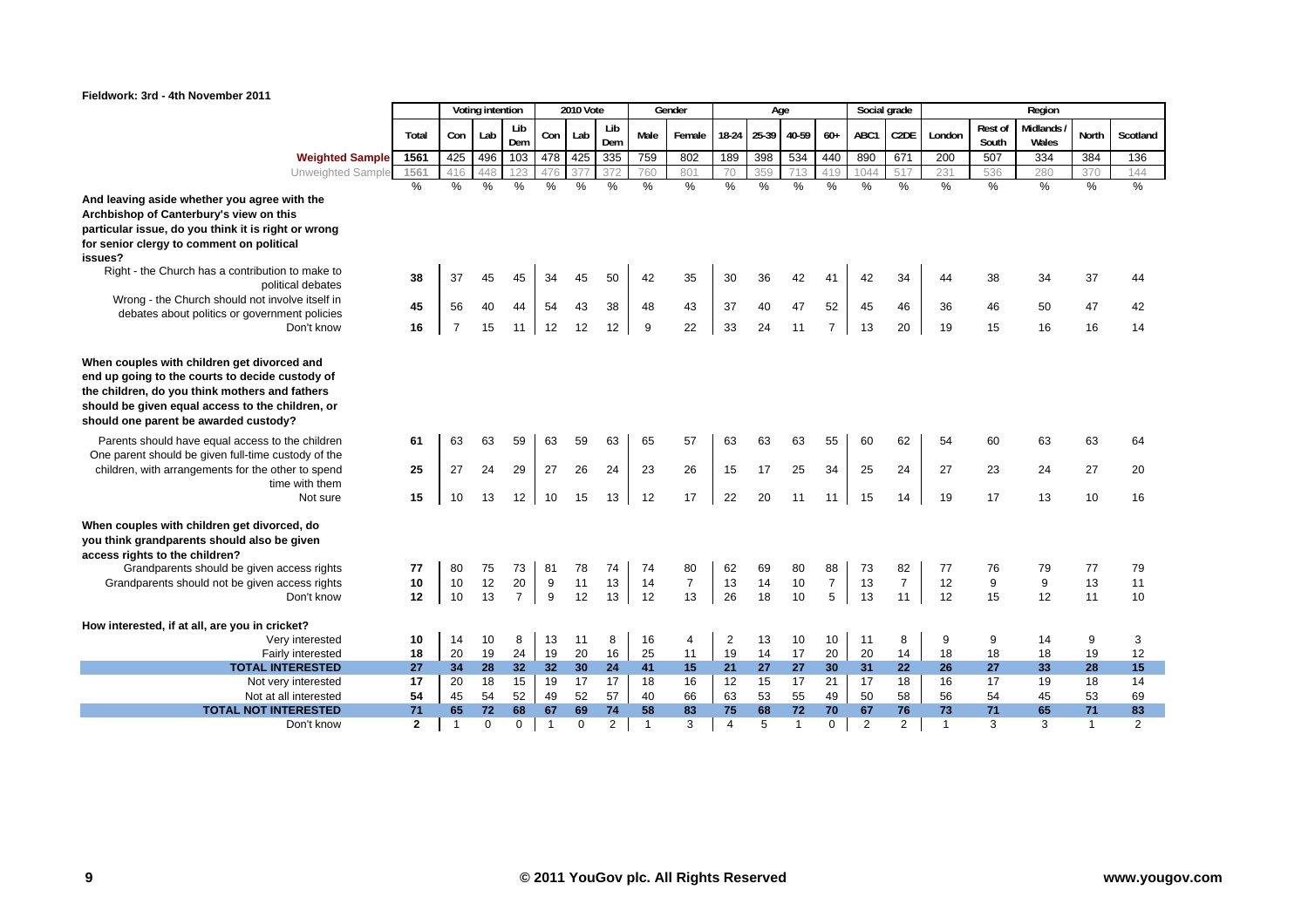

|                                                                                                                                                                                                                                                                                                                                                                                        |                    |                    | Voting intention  |              |                               | <b>2010 Vote</b>     |                    |                   | Gender             |                |                    | Age                  |                      |                    | Social grade      |                    |                         | Region            |                   |                    |
|----------------------------------------------------------------------------------------------------------------------------------------------------------------------------------------------------------------------------------------------------------------------------------------------------------------------------------------------------------------------------------------|--------------------|--------------------|-------------------|--------------|-------------------------------|----------------------|--------------------|-------------------|--------------------|----------------|--------------------|----------------------|----------------------|--------------------|-------------------|--------------------|-------------------------|-------------------|-------------------|--------------------|
|                                                                                                                                                                                                                                                                                                                                                                                        | Total              | Con                | Lab               | Lib<br>Dem   | Con                           | Lab                  | Lib<br>Dem         | Male              | Female             | 18-24          | 25-39              | 40-59                | $60+$                | ABC1               | C2DE              | London             | <b>Rest of</b><br>South | Midlands<br>Wales | North             | Scotland           |
| <b>Weighted Sample</b>                                                                                                                                                                                                                                                                                                                                                                 | 1561               | 425                | 496               | 103          | 478                           | 425                  | 335                | 759               | 802                | 189            | 398                | 534                  | 440                  | 890                | 671               | 200                | 507                     | 334               | 384               | 136                |
| Unweighted Sample                                                                                                                                                                                                                                                                                                                                                                      | 1561               | 416                | 448               | 123          | 476                           | 377                  | 372                | 760               | 801                | 70             | 359                | 713                  | 419                  | 1044               | 517               | 231                | 536                     | 280               | 370               | 144                |
| As you may know, three Pakistani cricketers<br>were jailed this week for corruption after<br>plotting to deliberately bowl no-balls as part of a<br>betting scam.<br>How much confidence, if any, do you have in<br>the international cricket authorities to combat<br>corruption in cricket?<br>[Only those who are interested in cricket were<br>asked this question n=431)<br>A lot | %<br>12            | $\%$<br>10         | %<br>18           | %<br>6       | %<br>11                       | %<br>15              | %<br>8             | %<br>12           | %<br>11            | $\%$<br>19     | %<br>11            | %<br>10              | %<br>12              | %<br>10            | $\%$<br>15        | %<br>13            | %<br>$\overline{7}$     | %<br>8            | %<br>22           | $\frac{0}{0}$<br>4 |
| A little                                                                                                                                                                                                                                                                                                                                                                               | 31                 | 33                 | 31                | 25           | 32                            | 34                   | 24                 | 29                | 37                 | 28             | 38                 | 32                   | 25                   | 34                 | 25                | 32                 | 36                      | 33                | 25                | 18                 |
| <b>TOTAL CONFIDENCE</b>                                                                                                                                                                                                                                                                                                                                                                | 43                 | 44                 | 49                | 30           | 43                            | 49                   | 32                 | 41                | 47                 | 47             | 49                 | 42                   | 37                   | 44                 | 39                | 45                 | 42                      | 42                | 47                | 22                 |
| Not a lot                                                                                                                                                                                                                                                                                                                                                                              | 42                 | 44                 | 30                | 57           | 45                            | 29                   | 52                 | 40                | 46                 | 12             | 38                 | 42                   | 53                   | 42                 | 41                | 47                 | 46                      | 33                | 40                | 62                 |
| None at all                                                                                                                                                                                                                                                                                                                                                                            | 15                 | 11                 | 21                | 12           | 11                            | 21                   | 15                 | 19                | 5                  | 41             | 12                 | 15                   | 11                   | 12                 | 20                | 8                  | 11                      | 26                | 13                | 16                 |
| <b>TOTAL NO CONFIDENCE</b><br>Don't know                                                                                                                                                                                                                                                                                                                                               | 57<br>$\mathbf{1}$ | 55<br>$\mathbf{1}$ | 50<br>$\mathbf 0$ | 70<br>0      | 57<br>$\overline{\mathbf{1}}$ | 50<br>$\mathbf 0$    | 67<br>$\mathbf{1}$ | 59<br>$\mathbf 0$ | 52<br>$\mathbf{1}$ | 53<br>0        | 50<br>$\mathbf{1}$ | 57<br>$\overline{1}$ | 63<br>$\mathbf 0$    | 55<br>$\mathbf{1}$ | 61<br>$\mathbf 0$ | 54<br>$\mathbf{1}$ | 57<br>$\overline{1}$    | 58<br>$\mathbf 0$ | 53<br>$\mathbf 0$ | 78<br>0            |
| How likely do you think it is that there is similar<br>corruption in English and Welsh cricket?<br>[Only those who are interested in cricket were<br>asked this question n=431)                                                                                                                                                                                                        |                    |                    |                   |              |                               |                      |                    |                   |                    |                |                    |                      |                      |                    |                   |                    |                         |                   |                   |                    |
| Very likely                                                                                                                                                                                                                                                                                                                                                                            | 5                  | 3                  | 2                 | 12           | $\overline{4}$                | 3                    | 8                  | 5                 | 5                  | 0              | 6                  | 5                    | 4                    | 5                  | 4                 | 4                  | 4                       | 5                 | 5                 | 10                 |
| Fairly likely                                                                                                                                                                                                                                                                                                                                                                          | 30                 | 27                 | 37                | 28           | 28                            | 35                   | 24                 | 30                | 30                 | 49             | 19                 | 30                   | 33                   | 28                 | 34                | 25                 | 29                      | 30                | 30                | 48                 |
| <b>TOTAL LIKELY</b>                                                                                                                                                                                                                                                                                                                                                                    | 35                 | 30                 | 39                | 40           | 32                            | 38                   | 32                 | 35                | 35                 | 49             | 25                 | 35                   | 37                   | 33                 | 38                | 29                 | 33                      | 34                | 35                | 58                 |
| Not very likely                                                                                                                                                                                                                                                                                                                                                                        | 48                 | 51                 | 51<br>5           | 50<br>9      | 45                            | 50                   | 52                 | 51                | 40                 | 38             | 51                 | 48                   | 48<br>$\overline{7}$ | 54                 | 36<br>22          | 54                 | 48                      | 47                | 47                | 37<br>0            |
| Not likely at all<br><b>TOTAL NOT LIKELY</b>                                                                                                                                                                                                                                                                                                                                           | 13<br>61           | 18<br>68           | 56                | 59           | 21<br>66                      | $\overline{7}$<br>57 | 11<br>63           | 13<br>64          | 15<br>54           | 9<br>47        | 22<br>73           | 14<br>62             | 55                   | 9<br>63            | 58                | 13<br>67           | 15<br>63                | 16<br>63          | 12<br>59          | 37                 |
| Don't know                                                                                                                                                                                                                                                                                                                                                                             | 4                  | $\overline{2}$     | 5                 | $\mathbf{1}$ | $\overline{2}$                | 5                    | 5                  | $\mathbf 1$       | 11                 | $\overline{4}$ | $\overline{2}$     | 3                    | 8                    | $\overline{4}$     | $\overline{4}$    | $\overline{4}$     | 4                       | 2                 | 6                 | $\overline{4}$     |
| How much confidence, if any, do you have in<br>the England and Wales Cricket Board to combat<br>corruption in cricket?<br>[Only those who are interested in cricket were<br>asked this question n=431)                                                                                                                                                                                 |                    |                    |                   |              |                               |                      |                    |                   |                    |                |                    |                      |                      |                    |                   |                    |                         |                   |                   |                    |
| A lot<br>A little                                                                                                                                                                                                                                                                                                                                                                      | 22<br>44           | 22                 | 18                | 21<br>37     | 24                            | 21                   | 17                 | 23                | 20                 | 28             | 28                 | 18                   | 20                   | 20                 | 27                | 23                 | 20                      | 25<br>40          | 24                | 6<br>42            |
| <b>TOTAL CONFIDENCE</b>                                                                                                                                                                                                                                                                                                                                                                | 67                 | 57<br>78           | 39<br>56          | 57           | 50<br>74                      | 42<br>64             | 42<br>58           | 42<br>65          | 50<br>71           | 31<br>60       | 44<br>72           | 46<br>64             | 47<br>68             | 48<br>68           | 37<br>64          | 45<br>67           | 48<br>68                | 65                | 45<br>69          | 48                 |
| Not a lot                                                                                                                                                                                                                                                                                                                                                                              | 23                 | 14                 | 31                | 29           | 18                            | 26                   | 27                 | 24                | 21                 | 18             | 21                 | 27                   | 23                   | 25                 | 20                | 26                 | 25                      | 19                | 23                | 34                 |
| None at all                                                                                                                                                                                                                                                                                                                                                                            | $\overline{7}$     | 3                  | 10                | 12           | $\overline{4}$                | 10                   | 9                  | 9                 | $\overline{2}$     | 22             | 5                  | 6                    | 5                    | $\overline{4}$     | 13                | $\overline{4}$     | $\overline{4}$          | 14                | 5                 | 5                  |
| <b>TOTAL NO CONFIDENCE</b>                                                                                                                                                                                                                                                                                                                                                             | 30                 | 18                 | 42                | 42           | 22                            | 35                   | 36                 | 33                | 23                 | 41             | 26                 | 33                   | 28                   | 29                 | 33                | 30                 | 29                      | 33                | 28                | 39                 |
| Don't know                                                                                                                                                                                                                                                                                                                                                                             | 3                  | $\overline{4}$     | 2                 | $\mathbf{1}$ | 3                             | $\overline{1}$       | 6                  | $\overline{2}$    | $\overline{7}$     | 0              | 2                  | 3                    | 5                    | 3                  | 3                 | 3                  | 3                       | $\mathbf{1}$      | 3                 | 13                 |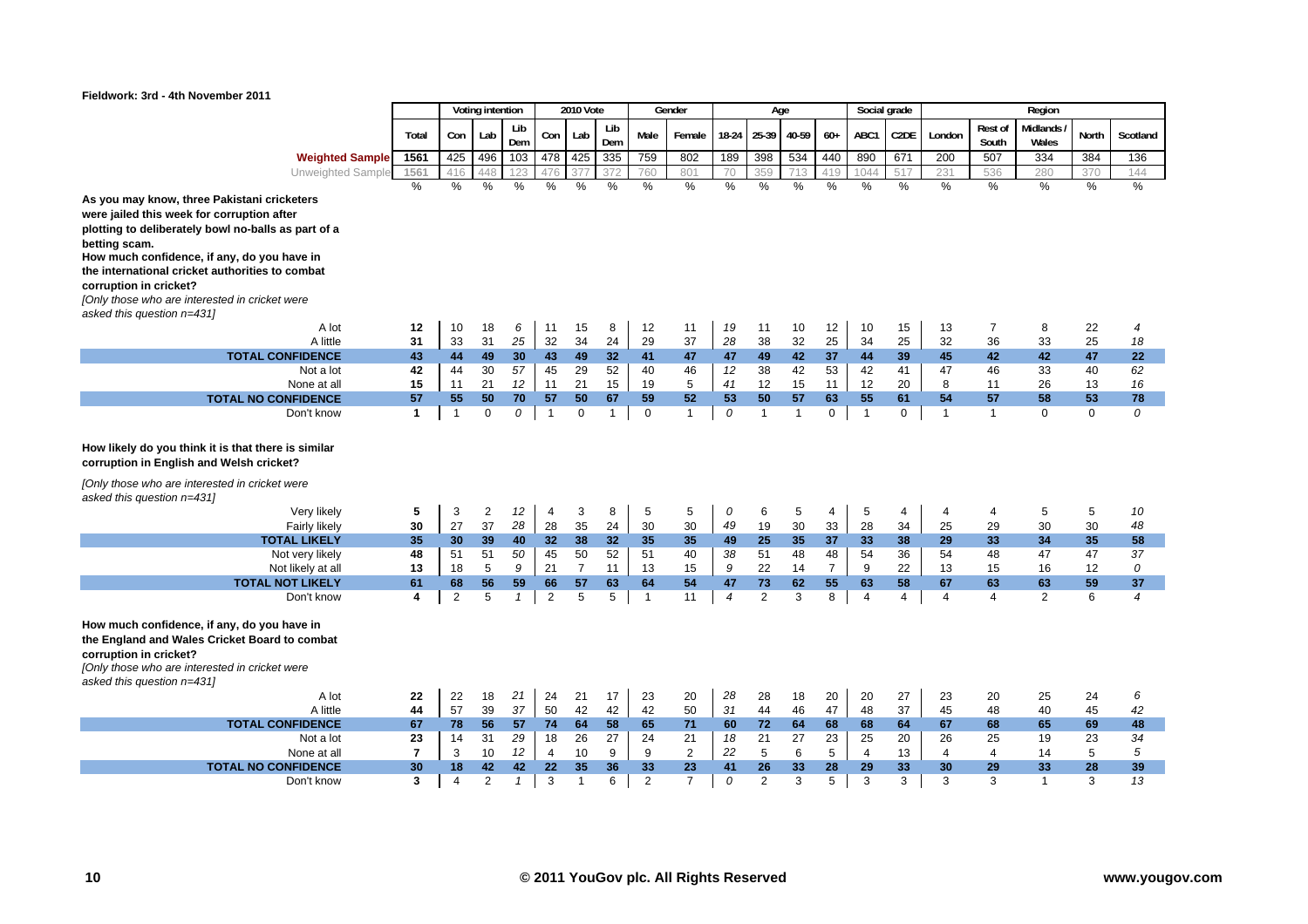

|                                                                                                                                                             |                |                | Voting intention |                |                | 2010 Vote               |                      |                | Gender           |                                        | Age                                    |                |                   | Social grade         |                   |                |                           | Region                   |                |                           |
|-------------------------------------------------------------------------------------------------------------------------------------------------------------|----------------|----------------|------------------|----------------|----------------|-------------------------|----------------------|----------------|------------------|----------------------------------------|----------------------------------------|----------------|-------------------|----------------------|-------------------|----------------|---------------------------|--------------------------|----------------|---------------------------|
|                                                                                                                                                             | Total          | Con            | Lab              | Lib<br>Dem     | Con            | Lab                     | Lib<br>Dem           | Male           | Female           | 18-24                                  | 25-39 40-59                            |                | $60+$             | ABC1                 | C <sub>2</sub> DE | London         | Rest of<br>South          | <b>Midlands</b><br>Wales | North          | Scotland                  |
| <b>Weighted Sample</b>                                                                                                                                      | 1561           | 425            | 496              | 103            | 478 425        |                         | 335                  | 759            | 802              | 189                                    | 398                                    | 534            | 440               | 890                  | 671               | 200            | 507                       | 334                      | 384            | 136                       |
| Unweighted Sample                                                                                                                                           | 1561           | 416            | 448              | 123            | 476            | 37                      | 372                  | 760            | 801              | 70                                     | 359                                    |                | 419               | 1044                 | 517               | 231            | 536                       | 280                      | 370            | 144                       |
| Are you currently                                                                                                                                           | $\%$           | %              | $\%$             | %              | %              | $\%$                    | %                    | %              | $\%$             | $\%$                                   | %                                      | $\%$           | $\%$              | %                    | %                 | $\%$           | %                         | %                        | %              | $\%$                      |
| Married                                                                                                                                                     | 51             | 61             | 50               | 45             | 61             | 51                      | 49                   | 52             | 51               |                                        | 40                                     | 64             | 69                | 49                   | 54                | 37             | 52                        | 52                       | 57             | 54                        |
| Separated                                                                                                                                                   | 1              | $\overline{c}$ | $\mathbf{1}$     |                |                | $\overline{\mathbf{c}}$ | 0                    |                | 2                | 0                                      | $\overline{\mathbf{c}}$                | $\overline{2}$ | $\mathbf{1}$      | $\sqrt{2}$           | 1                 | $\overline{2}$ |                           |                          | $\sqrt{2}$     | $\sqrt{2}$                |
| <b>Divorced</b>                                                                                                                                             | $\overline{7}$ | 5              | $\overline{7}$   | 10             | 6              | $\overline{7}$          | $\overline{9}$       | 5              | $\boldsymbol{9}$ | $\mathbf 0$                            | $\mathbf 2$                            | 10             | 12                | $\overline{7}$       | $\overline{7}$    | $\,6$          |                           | 8                        | $\overline{7}$ | $\overline{7}$            |
| Widowed                                                                                                                                                     | 3              | 5              | $\sqrt{2}$       | 5              | 5              | 3                       | 3                    | $\overline{1}$ | 6                | $\mathbf 0$                            | $\pmb{0}$                              |                | 11                | 3                    | $\overline{4}$    | $\overline{2}$ | $\ensuremath{\mathsf{3}}$ | $\overline{4}$           | $\,$ 5 $\,$    | $\ensuremath{\mathsf{3}}$ |
| Single, living as married                                                                                                                                   | 12             | 9              | 12               | 16             | 10             | 11                      | 13                   | 13             | 11               | 15                                     | $\frac{22}{27}$                        | 9              | $\overline{4}$    | 13                   | 10<br>20          | 19             | 10                        | 11                       | 11             | 11                        |
| Single, never married                                                                                                                                       | 21             | 16             | 24               | 20             | 13             | 23                      | 22<br>$\overline{c}$ | 24             | 18               | 74                                     |                                        | 13             | 3<br>$\mathbf{1}$ | 22<br>$\overline{1}$ | $\mathbf{1}$      | 30             | 22                        | 22                       | 15             | 21                        |
| In a civil partnership                                                                                                                                      | $\mathbf{1}$   |                | $\overline{2}$   | $\mathbf{1}$   |                | $\mathbf 0$             |                      | $\overline{2}$ | $\mathbf{1}$     | $\mathbf 2$                            | $\mathbf 2$<br>5                       |                |                   |                      |                   | $\mathbf{1}$   | $\sqrt{2}$                |                          | $\mathbf{1}$   | $\mathsf{O}\xspace$       |
| Other                                                                                                                                                       | $\mathbf{2}$   |                |                  |                | $\overline{2}$ | 3                       |                      | 3              | 2                | 8                                      |                                        |                | $\mathbf 0$       | $\overline{2}$       | $\overline{2}$    | 3              | 3                         | $\overline{2}$           | 3              | $\mathbf 0$               |
| In your family, who has the biggest say in<br>financial decisions?<br>[Only those who are married or living as married<br>were asked this question $n=1039$ |                |                |                  |                |                |                         |                      |                |                  |                                        |                                        |                |                   |                      |                   |                |                           |                          |                |                           |
| Myself                                                                                                                                                      | 58             | 62             | 61               | 61             | 56             | 61                      | 55                   | 73             | 44               | 61                                     | 64                                     | 56             | 57                | 60                   | 56                | 54             | 56                        | 59                       | 60             | 66                        |
| My spouse or partner                                                                                                                                        | 29             | 27             | 26               | 26             | 32             | ${\bf 26}$              | 29                   | 16             | 42               | $\begin{array}{c} 25 \\ 0 \end{array}$ | $\begin{array}{c} 26 \\ 1 \end{array}$ | $30\,$         | 30                | 26                   | 33                | 33             | 32                        | 29                       | 27             | 24                        |
| Someone else                                                                                                                                                | $\mathbf{1}$   | $\mathbf 0$    | $\mathsf 0$      | $\mathbf 0$    | $\sqrt{2}$     | $\mathbf 0$             | $\mathbf 0$          | $\mathbf{0}$   | $\mathbf{1}$     |                                        |                                        | $\mathbf{1}$   | $\mathbf 0$       | $\mathbf 0$          | $\mathbf{1}$      | $\mathbf 0$    | $\mathsf{O}\xspace$       | $\mathbf 0$              | $\mathbf{1}$   | 3                         |
| Not sure                                                                                                                                                    | 12             | 10             | 13               | 13             | 10             | 12                      | 17                   | 11             | 13               | 14                                     | 9                                      | 13             | 13                | 14                   | 10                | 14             | 12                        | 12                       | 12             | 8                         |
| Generally speaking, do you think men or women<br>are better at making financial decisions?                                                                  |                |                |                  |                |                |                         |                      |                |                  |                                        |                                        |                |                   |                      |                   |                |                           |                          |                |                           |
| Men<br>Women<br>Both the same                                                                                                                               | 14<br>22<br>58 | 18<br>21<br>55 | 15<br>22<br>59   | 10<br>18<br>67 | 17<br>21<br>55 | 14<br>23<br>59          | 11<br>21<br>62       | 22<br>12<br>59 | 6<br>30<br>57    | 24<br>16<br>45                         | 18<br>19<br>56                         | 10<br>25<br>60 | 10<br>23<br>63    | 16<br>18<br>59       | 11<br>26<br>56    | 12<br>19<br>60 | 12<br>22<br>60            | 17<br>21<br>56           | 16<br>24<br>54 | 10<br>20<br>64            |
| Don't know                                                                                                                                                  | $\overline{7}$ | $\overline{7}$ | $\overline{4}$   | 5              | 8              | 3                       | 6                    | $\overline{7}$ | $\overline{7}$   | 15                                     | $\overline{7}$                         | 5              | 5                 | $\overline{7}$       | $\overline{7}$    | 9              | $\overline{7}$            | $\overline{7}$           | 6              | 5                         |